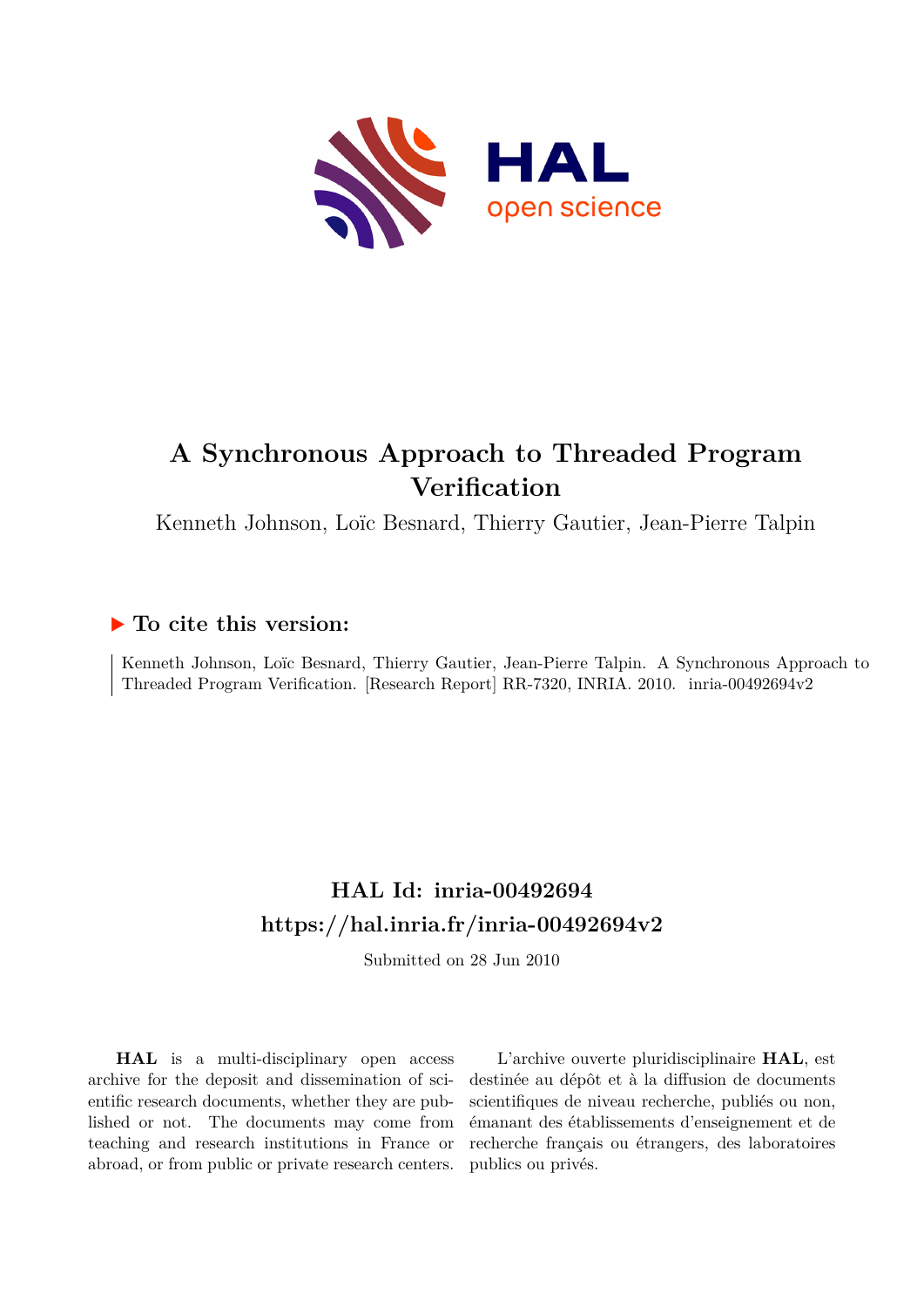

INSTITUT NATIONAL DE RECHERCHE EN INFORMATIQUE ET EN AUTOMATIQUE

# *A Synchronous Approach to Threaded Program Verification*

Kenneth Johnson — Loïc Besnard — Thierry Gautier — Jean-Pierre Talpin

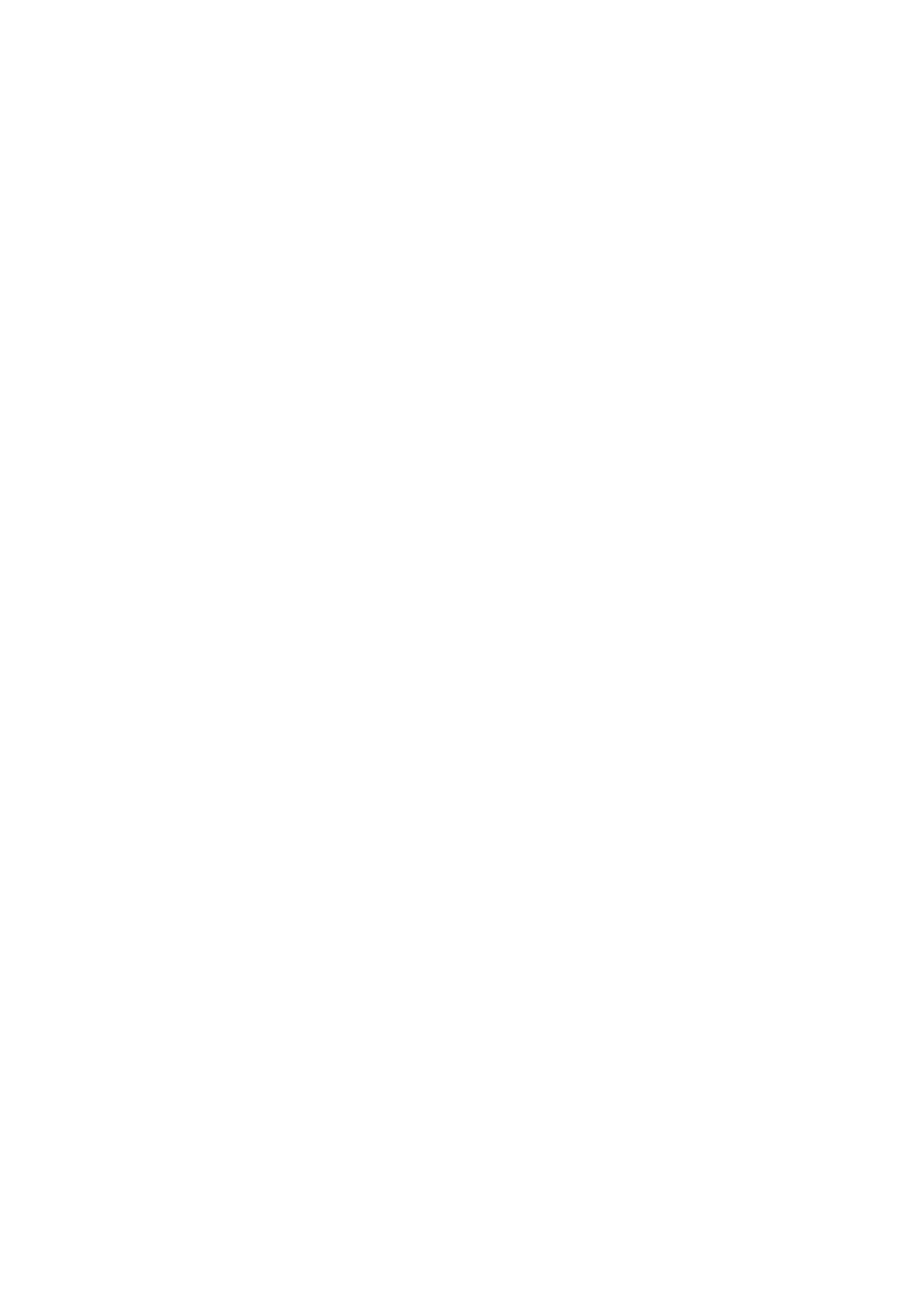



## A Synchronous Approach to Threaded Program Verification

Kenneth Johnson, Loïc Besnard, Thierry Gautier, Jean-Pierre Talpin

Thème  $COM - S$ ystèmes communicants Equipes-Projets Espresso ´

Rapport de recherche n  $7320 - \text{June } 2010 - 31$  $7320 - \text{June } 2010 - 31$  pages

Abstract: Modern systems involve a complex organization of computational processes sharing access to both processors and resources. The use of threads in programming provides a method in which lightweight processes may be given specific tasks that can be carried out either independently or in cooperation with other threads. The correct and efficient use of shared resources between threads relies on synchronisation methods, such as semaphores, mutexes, or events. Our work demonstrates a semi-automated method of translating threaded software to the synchronous programming language Signal in order to verify the correctness of thread synchronisations in the source code.

This work is part of the FoToVP Project supported by Agence Nationale de la Recherche.

Key-words: Signal, polychrony, threads, model generation, model checking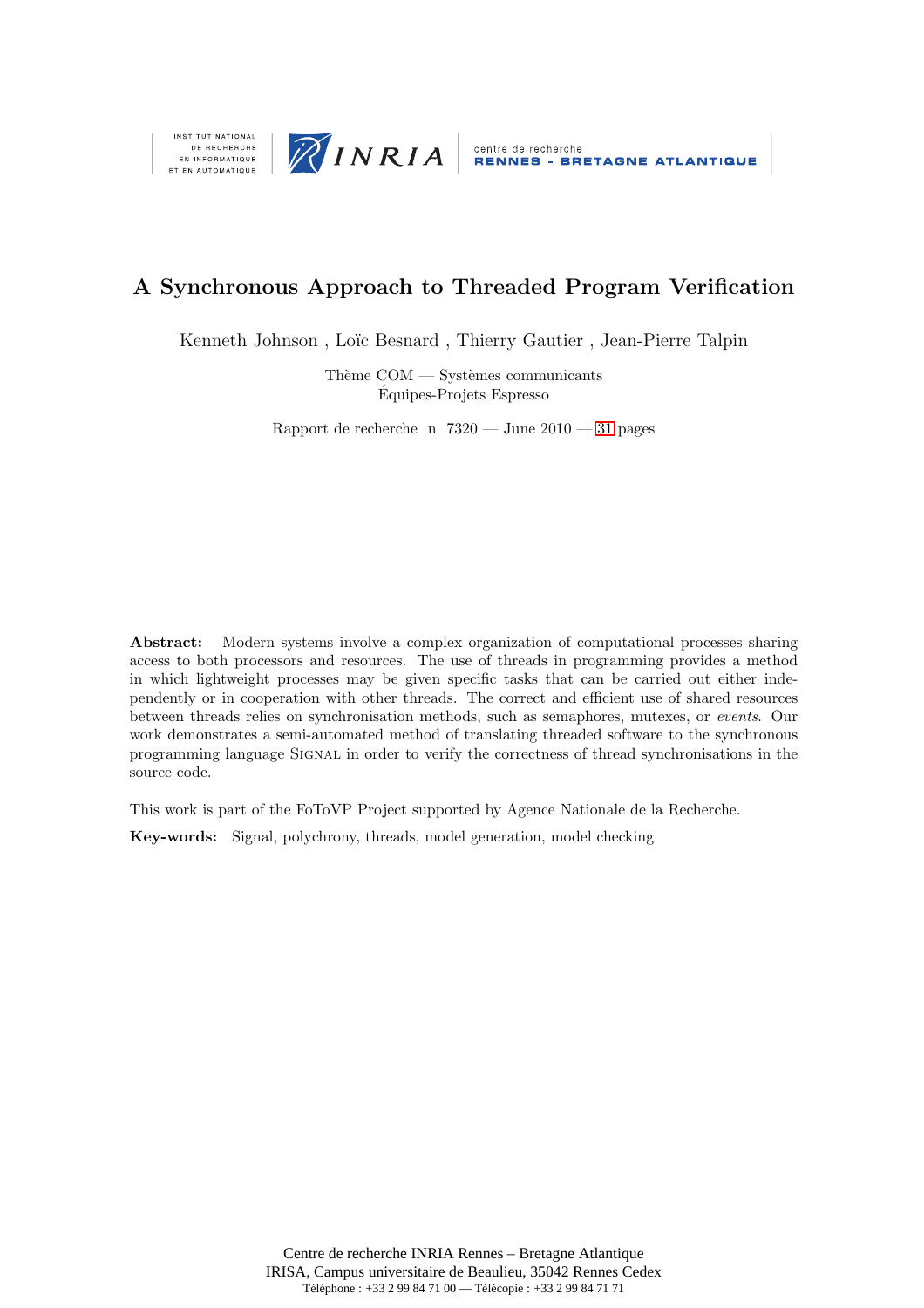## A Synchronous Approach to Threaded Program Verification

Résumé : Les systémes actuels s'appuient sur une organisation complexe de processus de calcul partageant l'accés aux processeurs et aux ressources. La programmation au moyen de "threads" fournit une méthode dans laquelle des processus légers se voient attribuer des tâches spécifiques qui peuvent être menées soit indépendamment, soit en coopération avec d'autres threads. L'utilisation correcte et efficace de ressources partagées entre les threads repose sur des mécanismes de synchronisation tels que les sémaphores, les sections critiques ou les événements. Notre travail décrit une méthode semi-automatique de traduction de logiciels organisés en threads vers le langage synchrone Signal dans le but de vérifier la correction des synchronisations des programmes sources.

Ce travail s'inscrit dans le cadre du projet FoToVP (projet ANR).

Mots-clés : Signal, polychrony, threads, model generation, model checking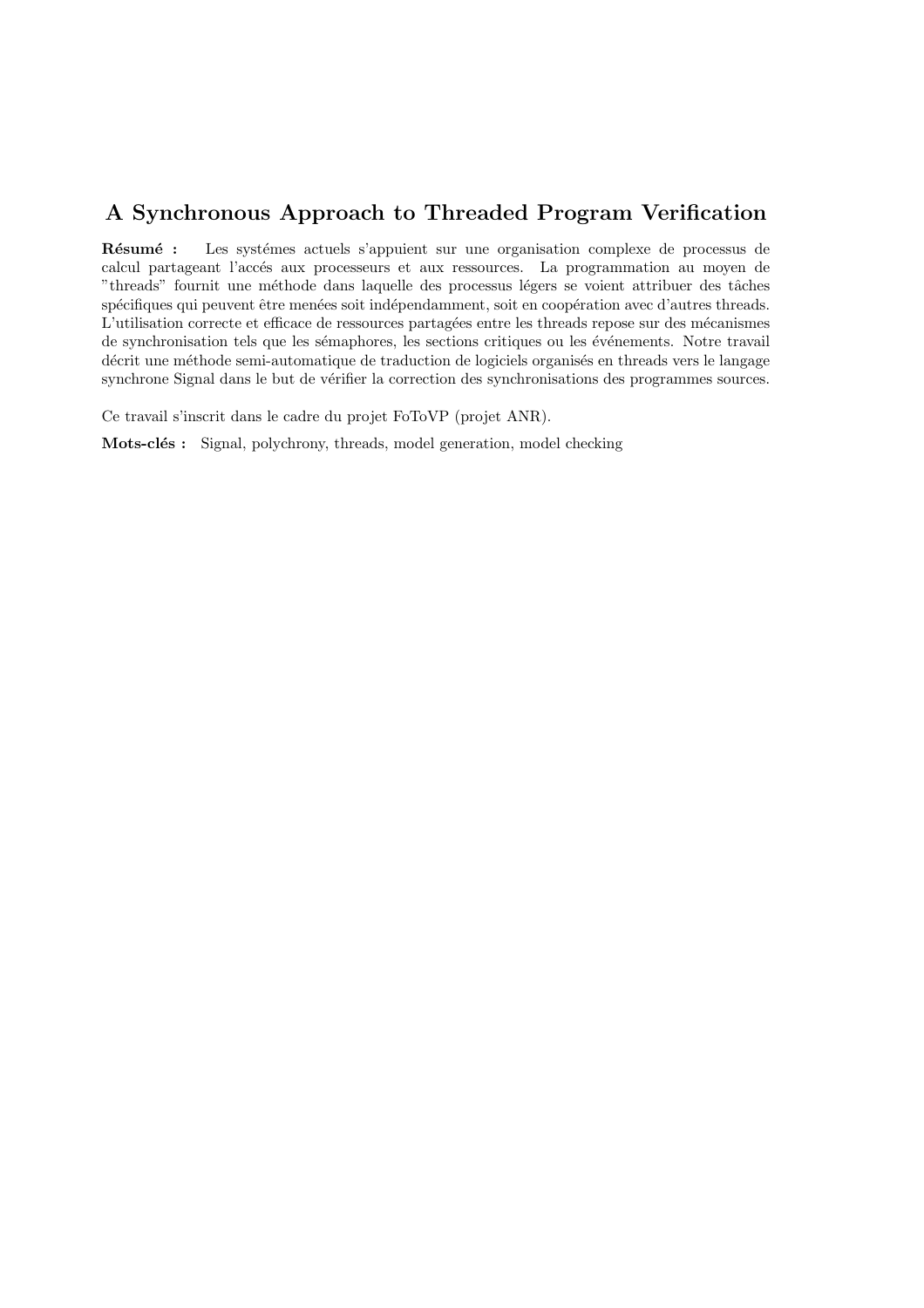## Contents

| $\mathbf{1}$ | Introduction                                          | $\overline{\mathbf{4}}$ |
|--------------|-------------------------------------------------------|-------------------------|
|              | 1.1                                                   | $\overline{4}$          |
| $\mathbf{2}$ | Preliminaries                                         | $\overline{\mathbf{4}}$ |
|              | 2.1                                                   | $\overline{4}$          |
|              | 2.2                                                   | $\overline{5}$          |
|              | 2.3                                                   | 6                       |
| 3            | The FairThreads Framework                             | 6                       |
|              | 3.1                                                   | $\overline{7}$          |
|              | 3.1.1                                                 | $\overline{7}$          |
|              | 3.1.2                                                 | 8                       |
|              | 3.2                                                   | 9                       |
|              | 3.3                                                   | 10                      |
|              | 4 From Imperative Programs to a Synchronous Formalism | 10                      |
| 5            | Modelling FairThreads in Signal                       | 11                      |
|              | 5.1                                                   | 11                      |
|              | 5.2                                                   | 13                      |
|              |                                                       | 13                      |
|              | 5.2.2                                                 | 14                      |
| 6            | Threaded Program Verification in Signal               | 15                      |
| 7            | <b>Conclusion and Future Work</b>                     | 16                      |
|              | A Signal Specification Listing                        | 17                      |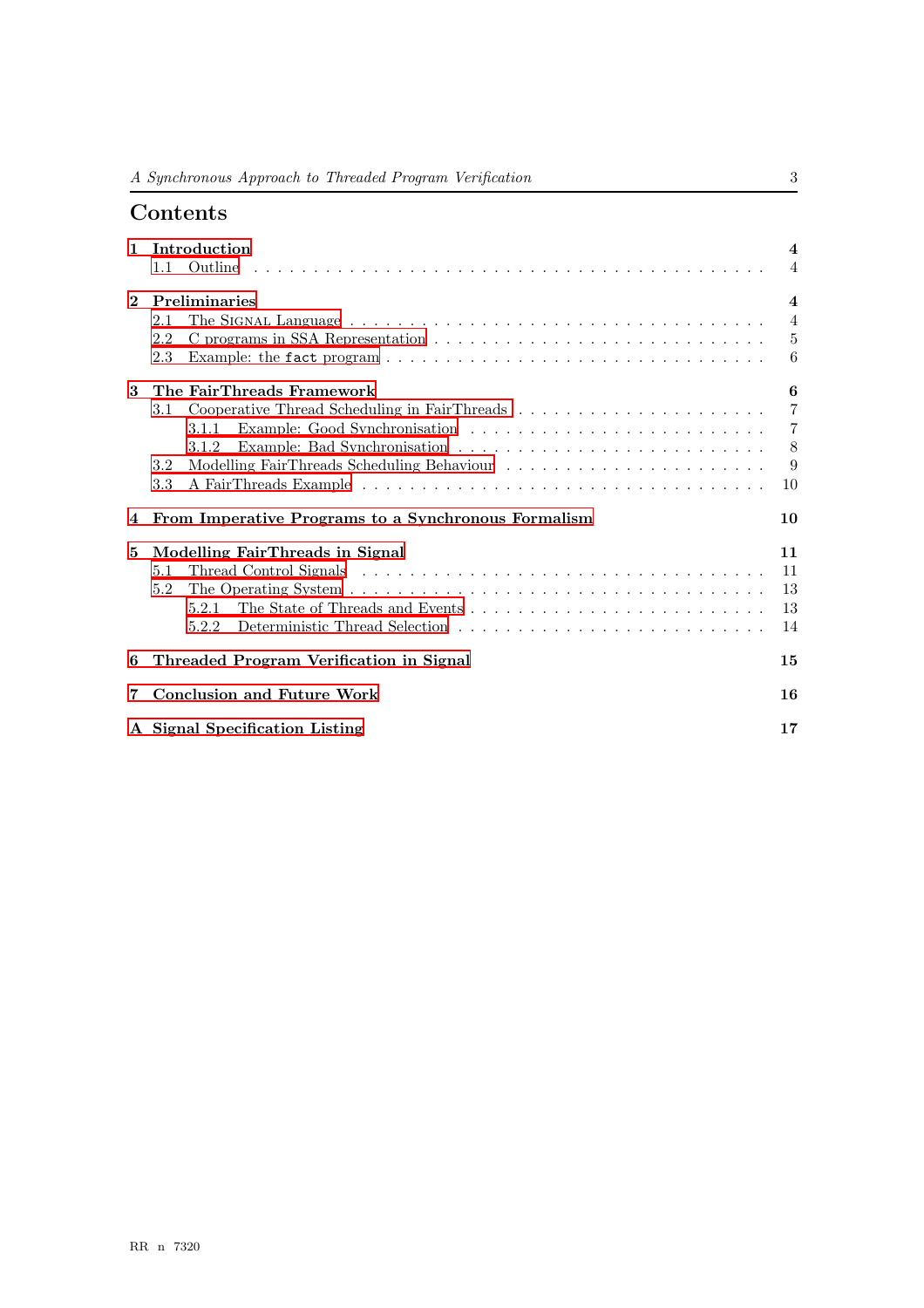## <span id="page-6-0"></span>1 Introduction

Difficulties in providing fast and intuitive applications of formal methods to the software engineering community have resulted in the development of several tools for the automated generation of models from engineering languages such as C or Java. The aim of these tools is to allow the programmer to include formal methods as a regular task in day to day software development.

This may include formal approaches to software testing as in [\[18\]](#page-33-0) where a preliminary automaton that accepts known system behaviour is generalised by querying the user with additional test-case scenarios. Other approaches involve a direct translation of programming code to a formal language for analysis. Java PathFinder [\[10\]](#page-32-1) is one such tool that verifies multi-threaded java code via an automatic translation to the modelling language Promela. Using the SPIN model checker, assertions may be proved and deadlocks between threads detected.

Our work follows in this approach and introduces an "almost automatic" method of formal verification of threaded C programs. We show how programs written in C may be automatically translated into the synchronous language SIGNAL via an intermediate Static Single Assignment (SSA) representation. SSA is language independent and many compilers such as the GCC compiler perform this translation. The translation to a synchronous formalism allows us to reason about program control-flow in a formal clock calculus.

Programs containing threads execute concurrently and often interact via synchronisation commands. Extending our translation method to threads requires a hand-written specification of the scheduling policies of the operating system. As the scheduling of native threads in the operating system is non-deterministic and complex, we base our work on the deterministic and cooperative scheduling policies of the FairThreads framework. In this case, the scheduler organises execution of threads using a deterministic round-robin approach, and threads cooperate with each other using basic communication and synchronization primitives.

#### <span id="page-6-1"></span>1.1 Outline

The content of the paper is as follows. In Section [2,](#page-6-2) we give introduce the SIGNAL programming language and review the basic scheme of translating a C program to its SSA representation.

We introduce the FairThreads framework in Section [3](#page-8-1) and present a summary of the synchronisation commands. We illustrate their use in the cooperative scheduling of the framework and a formal specification of thread behaviour is given. We give an example which highlights the problem of thread deadlocks due to misplaced synchronisation commands. Section [4](#page-12-1) outlines our translation method from imperative programming language to the synchronous language Signal, illustrated with an example. A formal SIGNAL specification of the FairThreads scheduler is given in Section [5](#page-13-0) and we outline its construction in detail. We show how threads communicate with the scheduler via control signals and outline the important components of the scheduler itself. Section [6](#page-17-0) shows how our method can be used to prevent deadlocks and inefficient code by the detection of poor event synchronisations between threads. We conclude in Section [7](#page-18-0) and give directions for further work.

## <span id="page-6-3"></span><span id="page-6-2"></span>2 Preliminaries

#### 2.1 The Signal Language

Signal is a multi-clocked data-flow specification language for the high-level specification of realtime systems in which computations over streams of data called *signals* are specified by systems of equations.

A signal  $x$  is a possibly infinite flow of values from simple data types such as booleans, integers or events<sup>[1](#page-6-4)</sup> and are sampled at a discrete clock denoted  $\hat{x}$ . The clock of a signal is the set of tags representing symbolic periods in time in which a data value is present on the signal. If two signals x and y have the same clock, we call them synchronous. In symbols,  $\hat{x} = \hat{y}$ .

<span id="page-6-4"></span><sup>&</sup>lt;sup>1</sup>The data type consisting of the single value true, representing the presence or absence of a signal.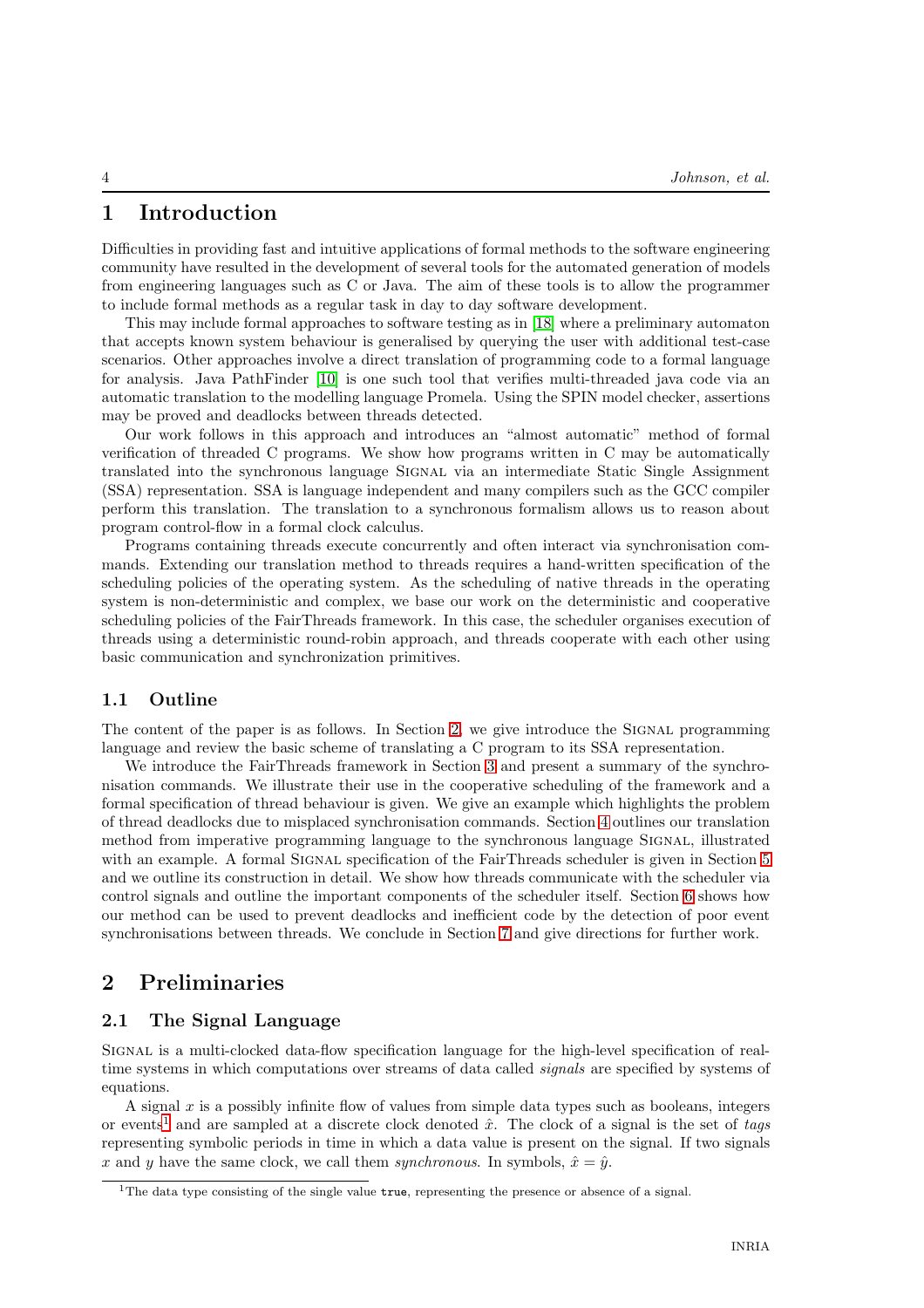A Signal process

$$
z := P(x_1, \ldots, x_n)
$$

consists of the composition of simultaneous equations which equate the output signal  $z$  as a function of the input signals  $x_1, \ldots, x_n$ . The equations express logically consistent constraints on both the clocks and the data transmitted by the signals. Processes are constructed from  $(i)$  a single equation  $z := f(x_1, \ldots, x_n)$ , *(ii)* a synchronous composition of processes  $P \mid Q$ , *(iii)* or the restriction P where x of a signal x to the lexical scope of process  $P$ .

#### Signal Equations

There are five different types of equations defining primitive processes used to specify computations over signals. We list each equation used in the SIGNAL language along with its mathematical meaning and the implicit relationships between the clocks of the input and output signals. A complete account of the mathematical framework of SIGNAL is found in [\[14\]](#page-33-1).

Equations on Data. Let f denote an n-ary function or relationship over numerical or boolean valued data. For input signals  $x1,...,xn$  the SIGNAL equation  $z := f(x1,...,xn)$  specifies mathematically a process equating pointwise for each tag  $t z(t) = f(x_1(t), \ldots, x_n(t))$ . The relationship between the clocks of the input and output signals is  $\hat{z} = \hat{x_1} = \cdots = \hat{x_n}$ .

Delay. For input signal x and constant value a, the equation  $z := x 1$  init a specifies mathematically a process whose output is defined by  $z(t_i) = a$  if  $t_i$  is the first tag  $t_0$ , and for every other tag we set  $z(t_i) = x(t_{i-1})$ . The relationship between the clocks of the input and output signals is  $\hat{z} = \hat{x}$ .

*Merge.* For input signals x and y the equation  $z := x$  default y specifies mathematically a process whose output at t is  $z(t) = x(t)$  when  $t \in \hat{x}$  and  $z(t) = y(t)$  if  $t \notin \hat{x} \wedge t \in \hat{y}$ . The relationship between the clocks of the input and output signals is  $\hat{z} = \hat{x} \cup \hat{y}$ .

Sampling. For the input signal  $x$  and a signal b carrying boolean type values, the equation  $z$ := x when b specifies mathematically a process whose output  $z(t)$  has the value  $x(t)$  when defined and when the value  $b(t)$  is defined and carries the value *true*. The relationship between the clocks of the input and output signals is  $\hat{z} = \hat{x} \cap [b]$  where  $[b] = \{t \in \hat{b} \mid b(t) = \text{true} \}$ . The unary form of the sampling operation given by the syntax  $z := \text{when } b$  specifies an event typed signal z which is present at instant t whenever  $b(t)$  is present and true.

Equations on Clocks. In the primitive equations we have given so far, the clocks of signals are defined implicitly by the operations on the signals. The SIGNAL language allows clock relationships and contraints to be defined *explicitly* using a special clock operator. For a signal x we define its clock  $\hat{z}$  to be  $\hat{z} \stackrel{def}{=} (x=x)$ , where the boolean proposition  $(x=x)$  is true whenever x is present and absent otherwise. We write  $\hat{ }$  o for the null clock (the clock that is never present).

Combining the clock operator with the primitive equations we express clock relationships in the SIGNAL language: (i) The synchronisation relation  $x^{\text{-}}y$  between the clocks of signal x and y corresponds to the process (z :=  $(\hat{x} = \hat{y})$ ) where z. (ii) clock union relationship z := x  $\hat{t}$ + y corresponds to the process z :=  $\tilde{x}$  default  $\tilde{y}$ , (iii) clock intersection relationship z := x  $\tilde{x}$ y corresponds to the process  $z := \hat{y}$  when  $\hat{y}$ .

Primitive operations on signals are composed to derived more complex operations such as the cell operation  $x := y$  cell z init v, that stores in x the most recent value carried by the signal y when y is present or when z is true. The cell operation is defined by the process

 $x := (|y| \text{ default } (x $1 \text{ init } v) | x \rightharpoonup y \rightharpoonup + when z|).$ 

#### <span id="page-7-0"></span>2.2 C programs in SSA Representation

For control-flow analysis it is useful to represent a program by a directed graph where nodes are labeled blocks containing a sequence of statements and program control-flow between blocks is represented by an edge. Statements may be operations  $x = f(y*)$  or tests if x goto L and each block is terminated by either a return or goto L statement.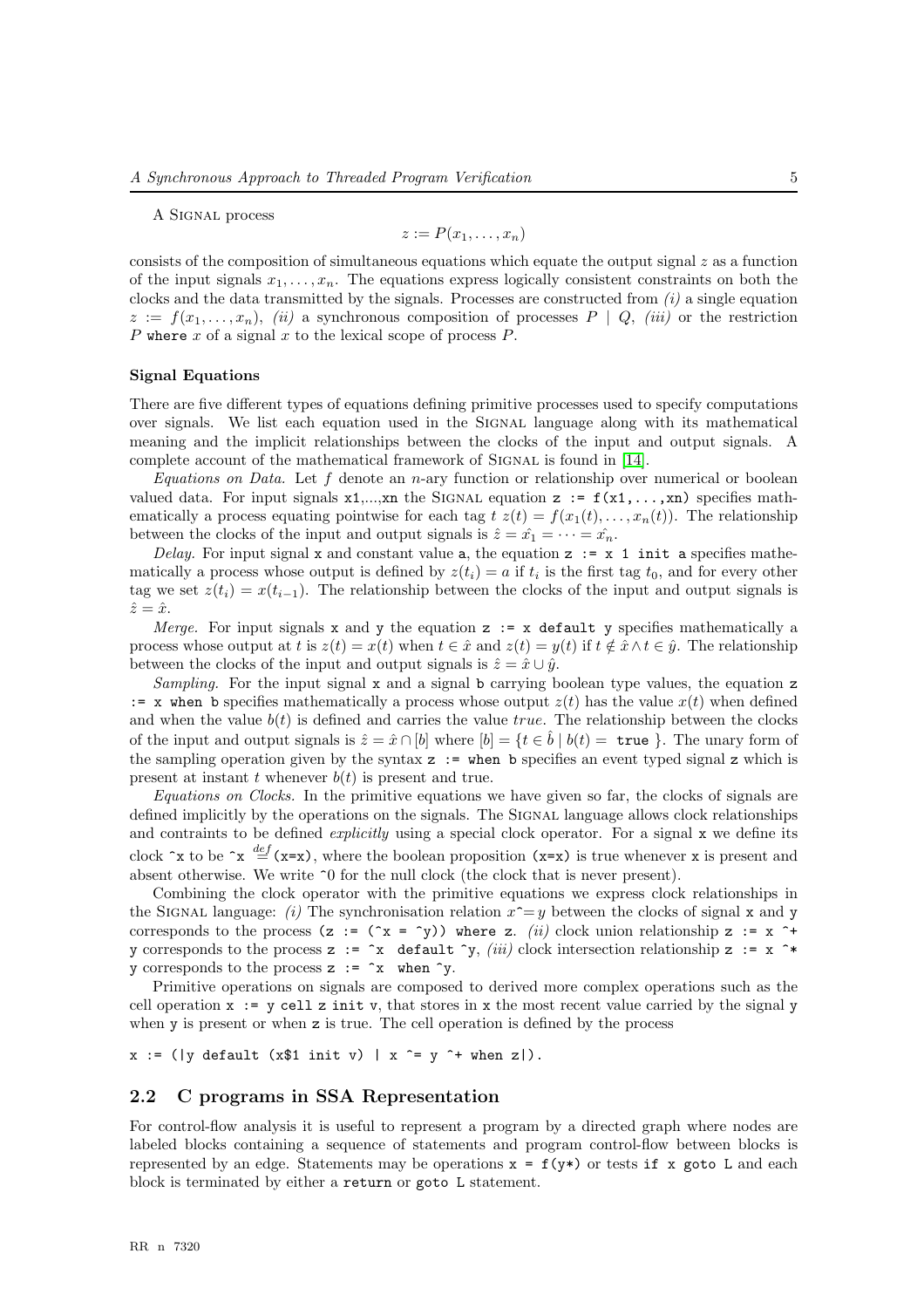A program is said to be in static single assignment form whenever each variable in the program appears only once on the left hand side of an assignment. Following [\[7\]](#page-32-2), a program is converted to SSA form by replacing assignments of a program variable  $x$  with assignments to new versions  $x_1, x_2, \ldots$  of x, uniquely indexing each assignment. Each use of the original variable x in a program block is replaced by the indexed variable  $x_i$  when the block is reachable by the  $i^{th}$  assignment. For variables in blocks reachable by more than one program block, a special  $\phi$  operator is used to choose the new variable value depending on the program control-flow. For example,  $x_3 = \phi(x_1, x_2)$  means " $x_3$  takes the value  $x_1$  when the flow comes from the block where  $x_1$  is defined, and  $x_2$  otherwise". This is needed to represent C programs where a variable can be assigned in both branches of a conditional statement or in the body of a loop. We display the grammar rules for C programs in SSA form in Figure [1](#page-8-2)

```
<program> ::= L:<block>;<program> | L:<block>
   \langle \texttt{block}\rangle ::= \langle \texttt{stm}\rangle;\langle \texttt{block}\rangle | \langle \texttt{term}\rangle\langlestm\rangle ::= x = f(y*) | x = phi(y*) | if x goto L
     \text{ <term} > ::= goto L | return
```
<span id="page-8-2"></span>Figure 1: Grammar Rules for C programs in SSA form



<span id="page-8-3"></span>Figure 2: From C to SSA form

#### <span id="page-8-0"></span>2.3 Example: the fact program

The left side of Figure [2](#page-8-3) depicts a C program fact which takes an integer value input inDate and outputs its factorial. On the right is its SSA form represented as a control-flow diagram consisting of four blocks labelled bb0, L0, L1 and L2.

The block bb0 is the entry point of the program which initialises the variables f3 and i4 then passes control to block L1. The phi operator sets the value of the variables i2 and f1 depending on the source of control flow, either from block bb0 or L0. If the terminal condition  $i2 \leq i1$  nData5 is satisfied control goes to L0 where f7 is updated with the new factorial value and the index counter is incremented. Once the index counter is equal to the inData5 the loop terminates and control goes to block L2 where the output is set to the factorial value in f1 and returned.

## <span id="page-8-1"></span>3 The FairThreads Framework

FairThreads [\[3,](#page-32-3) [5\]](#page-32-4) is a framework for concurrent and parallel programming of software systems mixing both cooperative and preemptive threads. In a purely cooperative context, *schedulers* are defined to which threads may dynamically link and unlink. Threads attached to a scheduler *cooperate*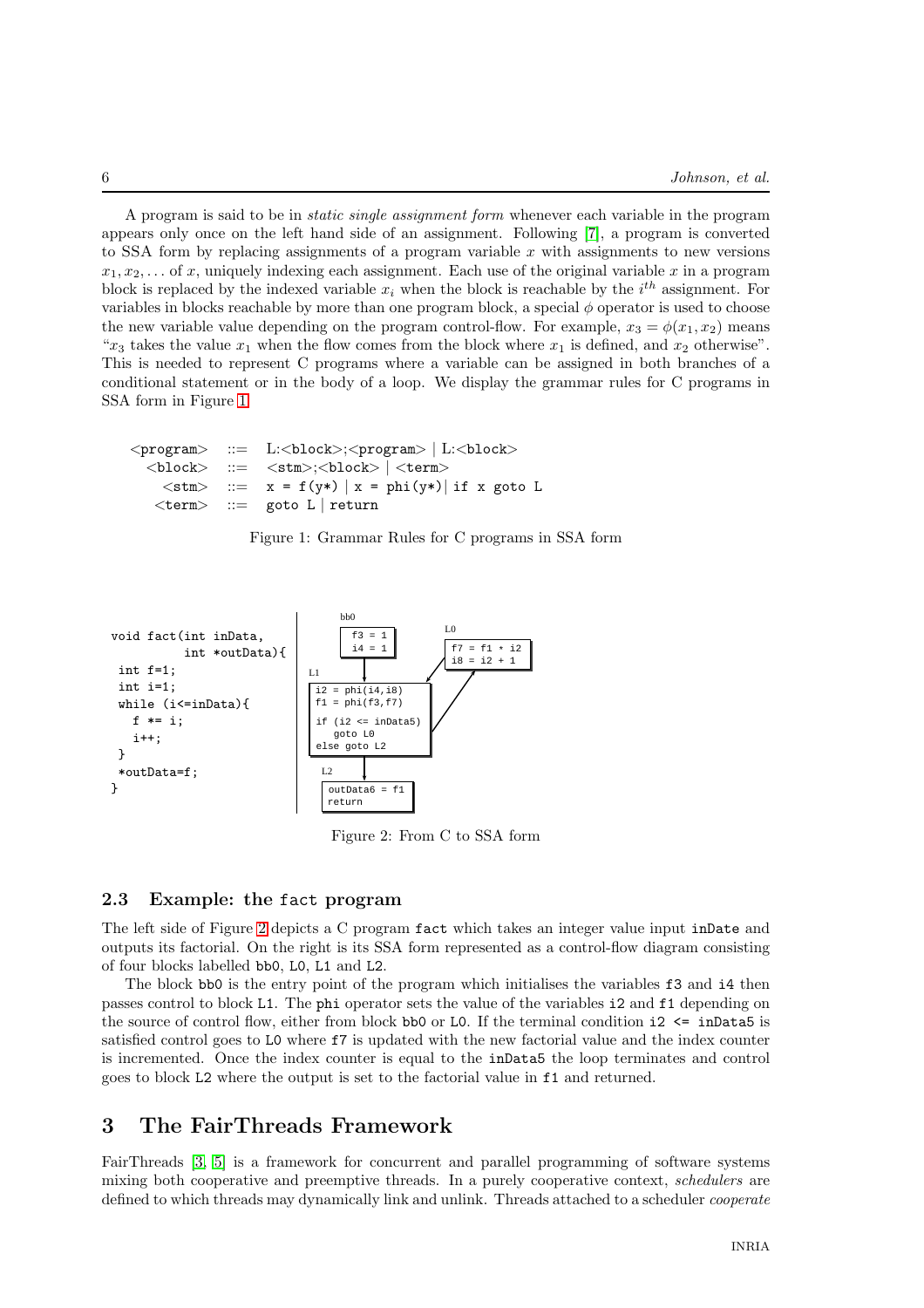with each other by willingly yielding their control of the processor to another thread. They can synchronise and communicate data with other threads using events. The scheduling of cooperative threads follows a simple round-robin approach, and with all threads linked to a single scheduler, the system runs in a deterministic fashion with a simple well defined semantics [\[4\]](#page-32-5).

The execution sequence of a FairThreads scheduler is decomposed into a series of execution instants[2](#page-9-2) during which each thread linked to the scheduler has an equal opportunity to

- 1. run until its next cooperation point, and
- 2. respond to events generated by threads linked to the scheduler.

Cooperation points come in two flavours: explicit, when a thread calls a synchronisation primitive or implicit, when a thread is waiting for an event to be received. In FairThreads, events are used for thread synchronisation and to communicate data between threads and can be associated with one or more data values. Events generated by a thread are broadcast to all other threads linked to the scheduler. In doing this, each thread witnesses the presence and absence of events in exactly the same way and all threads waiting for an event have the possibility to react to it during the same instant. At the end of each instant, events generated during the instant are reset or cleared and threads who missed an event may react to its absence in the next instant. A summary of the FairThreads synchronisation primitives is given in Figure [3.](#page-9-3)

| $ft_{thread\_await(e)}$           | Wait for event <b>e</b>                 |  |  |  |
|-----------------------------------|-----------------------------------------|--|--|--|
| $ft_{thread\_await\_n(e, k)}$     | Wait until event e is received          |  |  |  |
|                                   | or issue a timeout after $k$ instants   |  |  |  |
| $ft$ _thread_generate_value(e,v)  | Generate event e with value v           |  |  |  |
| $ft_{thread\_get_value(e, k, v)}$ | Get the $k^{th}$ value associated with  |  |  |  |
|                                   | event e and store in v                  |  |  |  |
| $ft_{thread\_cooperative_n(k)}$   | Yield control from the calling thread   |  |  |  |
|                                   | to the scheduler for $k$ instants       |  |  |  |
| $ft_{thread\_join_n(t, k)}$       | Suspend execution of the calling thread |  |  |  |
|                                   | until thread t has terminated or        |  |  |  |
|                                   | issue a timeout after $k$ instants      |  |  |  |

<span id="page-9-3"></span>Figure 3: Fairthreads Commands

#### <span id="page-9-0"></span>3.1 Cooperative Thread Scheduling in FairThreads

We present two examples to illustrate the scheduling of cooperative threads in FairThreads.

#### <span id="page-9-1"></span>3.1.1 Example: Good Synchronisation

Figure [4](#page-10-1) depicts threads A and B each represented by a sequence of blocks containing program code and dashed arrows represents control-flow between threads. The control-flow dictated by the scheduler is deterministic, and arrows labelled start and finish show the beginning and end points of the execution sequence.

Starting with thread A, the code in A1 is executed sequentially until blocked by the synchronisation command  $await(e)$ . This command blocks the thread until event e is received, and so the scheduler selects the next thread to be run. Thread B starts by executing the code in B1 and generates event e by the command generate(e), and continues to execute code in B2. Using the cooperate command, control is returned to thread A which receives event e. Unblocked, thread A executes A2 and terminates, leaving thread B to execute the code in block B3 and then terminate. Both threads have finished running and terminate normally.

<span id="page-9-2"></span><sup>&</sup>lt;sup>2</sup>Note that the word instant is used in both the SIGNAL language and the FairThreads framework but with entirely different meanings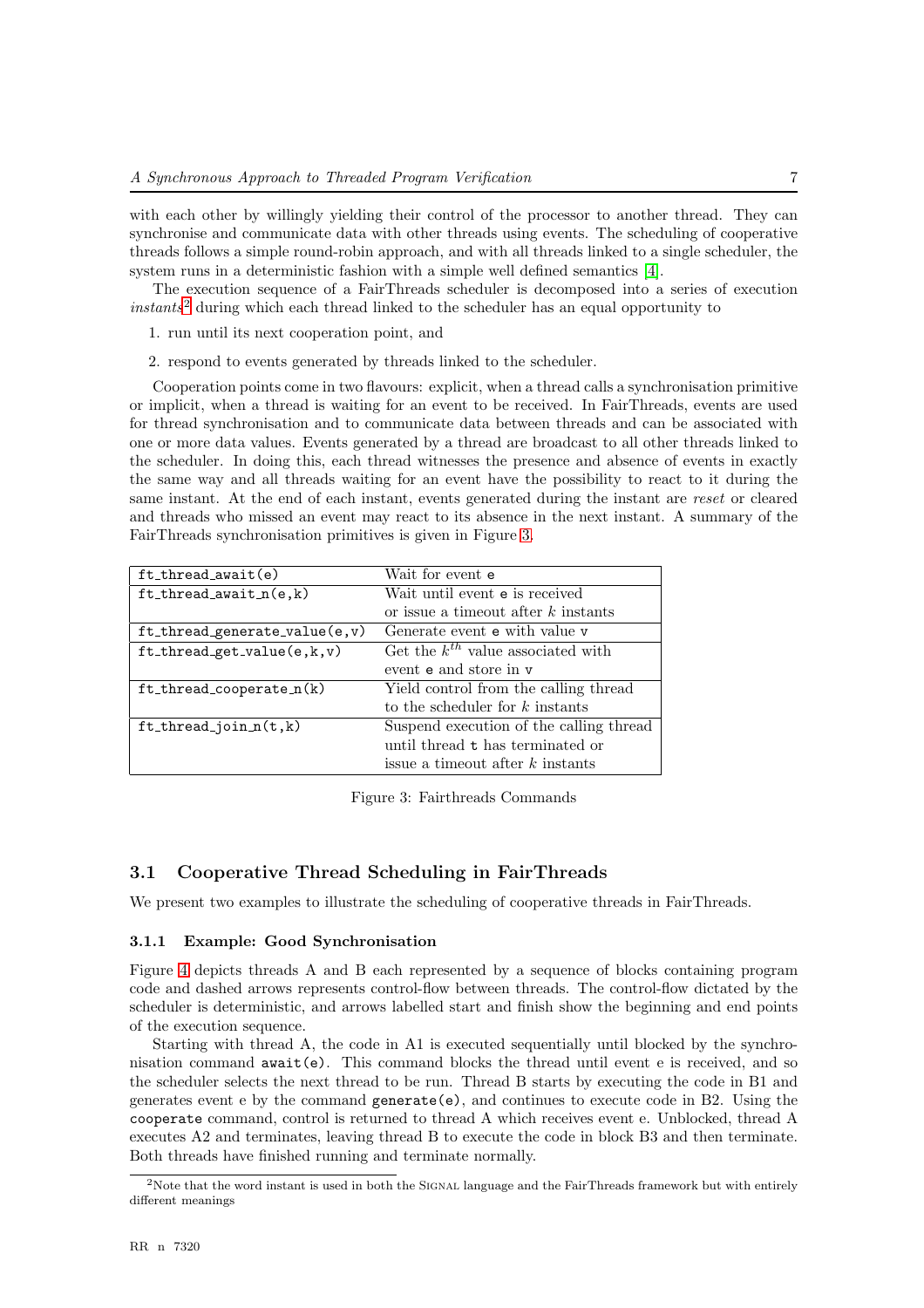

<span id="page-10-1"></span>Figure 4: Scheduling Threads A and B



<span id="page-10-2"></span>Figure 5: Instant decomposition of Threads A and B

Figure [5](#page-10-2) displays the series of instants produced by the scheduler executing threads A and B. In instant 0, thread B sends event e and eventually cooperates, leaving thread A to receive the event, finish running and terminate in the same instant. Since all threads have had an opportunity to run and respond to all sent events, the instant ends. In instant 1 thread B runs until it terminates.

#### <span id="page-10-0"></span>3.1.2 Example: Bad Synchronisation



<span id="page-10-3"></span>Figure 6: Scheduling Threads C and D

Another scheduling example between threads C and D is presented in Figure [6.](#page-10-3) Execution begins with thread C running the code in C1 and then cooperating, allowing thread D to start and execute D1. Continuing the sequential execution of D, an event e is generated by the command generate(e) and then D2 is executed. Executing the cooperate command, control is returned to thread C where it awaits event e, blocked by command await(e). Control immediately returns to thread D which executes D3 and then terminates. The scheduler returns control to thread C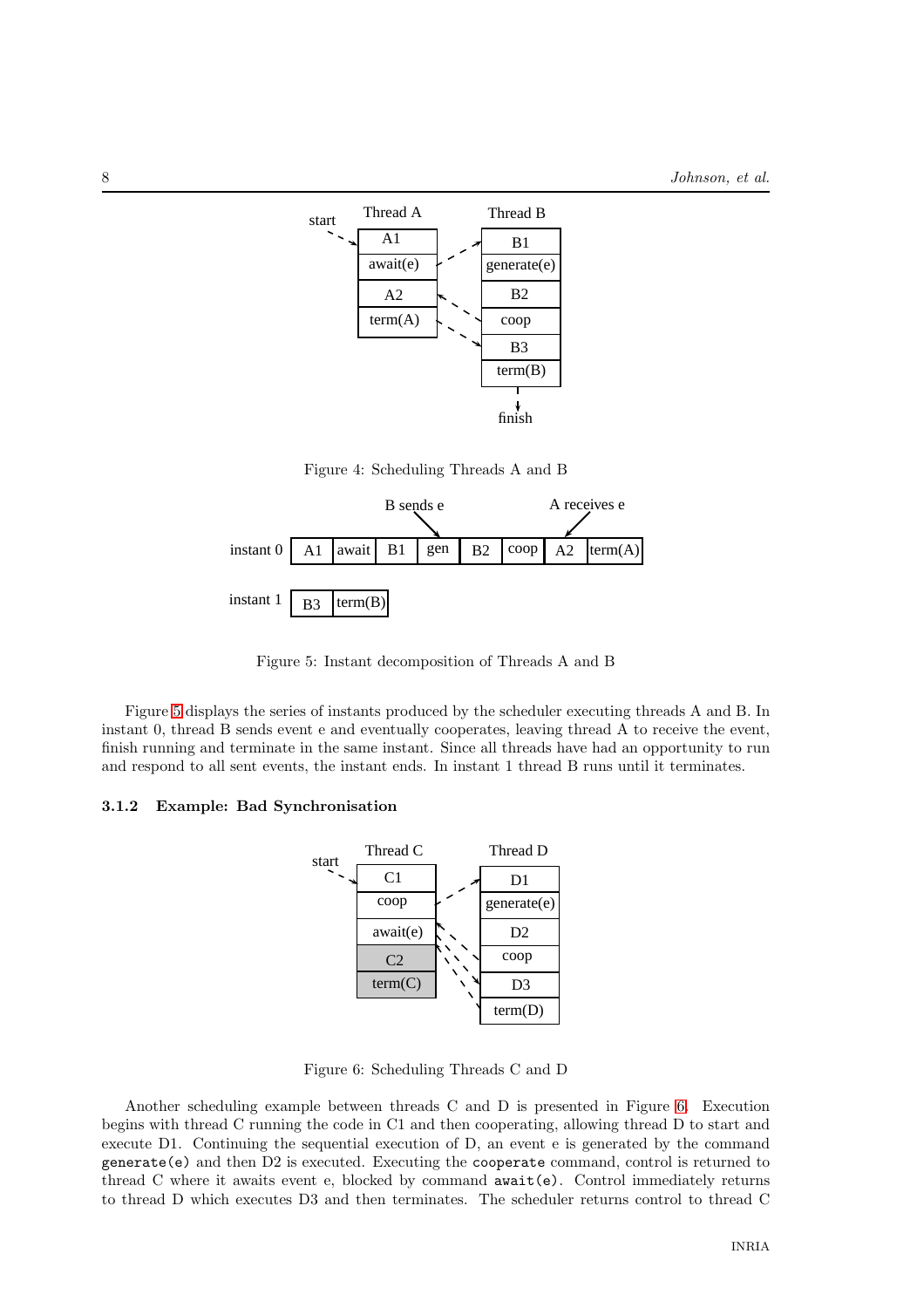but execution is blocked, waiting for an event that will never appear. The shaded blocks C2 and term(C) are never executed.

To see why these threads failed to synchronise properly we examine the instant decomposition in Figure [7.](#page-11-1) In instant 0 thread C begins running and then cooperates. Thread D begins running and generates an event e and eventually cooperates. As both threads C and D have already run to their cooperation point, the instant is finished and event e is cleared to prepare for a new instant. In instant 1 thread C awaits an event e and is thus blocked, leaving thread D to run and terminate. With thread C blocked and no other threads left for the scheduler to run, the program is deadlocked.



<span id="page-11-1"></span>Figure 7: Instant decomposition of Threads C and D

#### <span id="page-11-0"></span>3.2 Modelling FairThreads Scheduling Behaviour

The behaviour of each thread linked to the scheduler is formally described by the state machine depicted in Figure [8.](#page-11-2) Each state of the machine corresponds to a possible state the thread may be in during the course of execution and each transition models the effect of the FairThreads operations on the thread. It is the responsibility of the scheduler to observe the state of each of the threads and determine which thread is to be executed next, according to the scheduling policy. For our discussion we ignore the state codes displayed in the figure, returning to them later in Section [5.](#page-13-0)



<span id="page-11-2"></span>Figure 8: State Machine of Thread i

Before the scheduler starts, we assume that all threads are attached and are in the Dormant state. When the scheduler starts, a reset event is issued signaling the beginning of a new execution instant and each of the threads are placed in the Ready state. Following the round-robin scheduling policy, the  $i^{th}$  thread is selected and moves into the  $Run$  state. This thread now has control of the processor and may run until it terminates  $term(i)$ . If an *await(e)* command is executed, the thread is blocked and moves into the Await state until the event  $e$  is present. Similarly when the command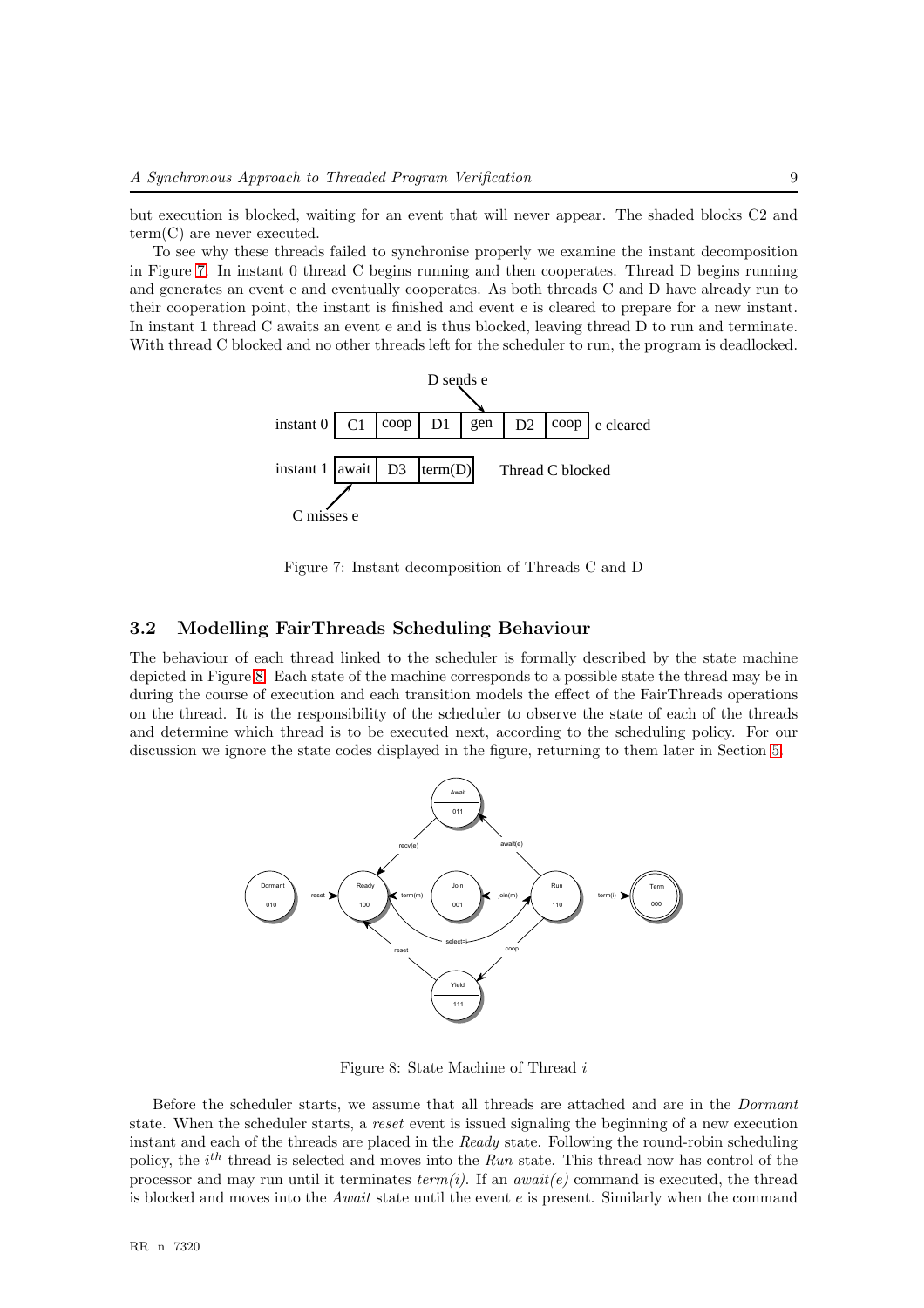$join(m)$  is executed the thread is placed in the *Join* state until thread m terminates. When the thread executes the command coop it moves into the Yield state until the scheduler determines that the end of the execution instant has occurred and a reset event is issued, returning all yielded threads to the Ready state.

#### <span id="page-12-0"></span>3.3 A FairThreads Example

We present an example of a FairThreads program listed in Figure [9](#page-12-2) where a scheduler is defined and a new event is created in the scheduler. Connected to the scheduler are two threads 1 and 2 whose

```
void main(){
  ft_scheduler_t sched = ft_scheduler_create();
  ft_event_t e = ft_event_create(sched);
  ft_thread_create(sched,thread1,NULL,NULL);
  ft_thread_create(sched,thread2,NULL,NULL);
  ft_scheduler_start(sched);
}
```
#### <span id="page-12-2"></span>Figure 9: FairThreads Example

function bodies are listed in Figure [10.](#page-12-3) Thread 1 initializes variables and waits for events to occur on the scheduler by executing the ft thread await(e) command. When an event is present the thread is unblocked and the value associated with the event is retrieved and the factorial function fact is computed, after which the thread terminates. If no event should occur, the thread is blocked indefinitely.

Thread 2 initializes and receives an integer value from some input device via the getValue function. A new event with the value associated with it is generated and the thread cooperates and afterwards terminates.

```
void thread1(){
 int v,f;
// ft_thread_cooperate_n(1);
 ft_thread_await(e);
 ft_thread_get_value(e,0,&v);
 fact(v, &);
 finalizethread1();
}
                                   void thread2(){
                                    int num;
                                    initthread2();
                                    num = getValue();
                                    ft_thread_generate_value(e,(void*)&num);
                                    ft_thread_cooperate_n(1);
                                    finalizethread2();
                                   }
```
<span id="page-12-3"></span>Figure 10: Threads connected to FairThreads Scheduler

The sequence of executions performed by the FairThreads scheduler for threads 1 and 2 corresponds to the example illustrated in Section [3.1.1](#page-9-1) with the instant decomposition identical to that in Figure [5.](#page-10-2) The addition of an  $ft\_thread\_coop_n(1)$  command to thread 1 results in the event generated by thread 2 to be missed, causing a deadlock. This execution sequence is identical to the situation of the second example in Section [3.1.2.](#page-10-0)

A study of this example gives the fundamental reason for the occurrence of synchronisation problems in cooperative threads: events are generated, but misplaced synchronisation commands make it impossible for any thread to receive and react to them. By defining a SIGNAL specification modelling the behaviour of the scheduler and threads, we show how it is possible to give a formal method to automatically detect poorly placed synchronisation commands in threaded programs.

## <span id="page-12-1"></span>4 From Imperative Programs to a Synchronous Formalism

Translating an imperative program to a synchronous paradigm involves decomposing potentially unbounded computations produced by while-loop constructions into a sequence of bounded and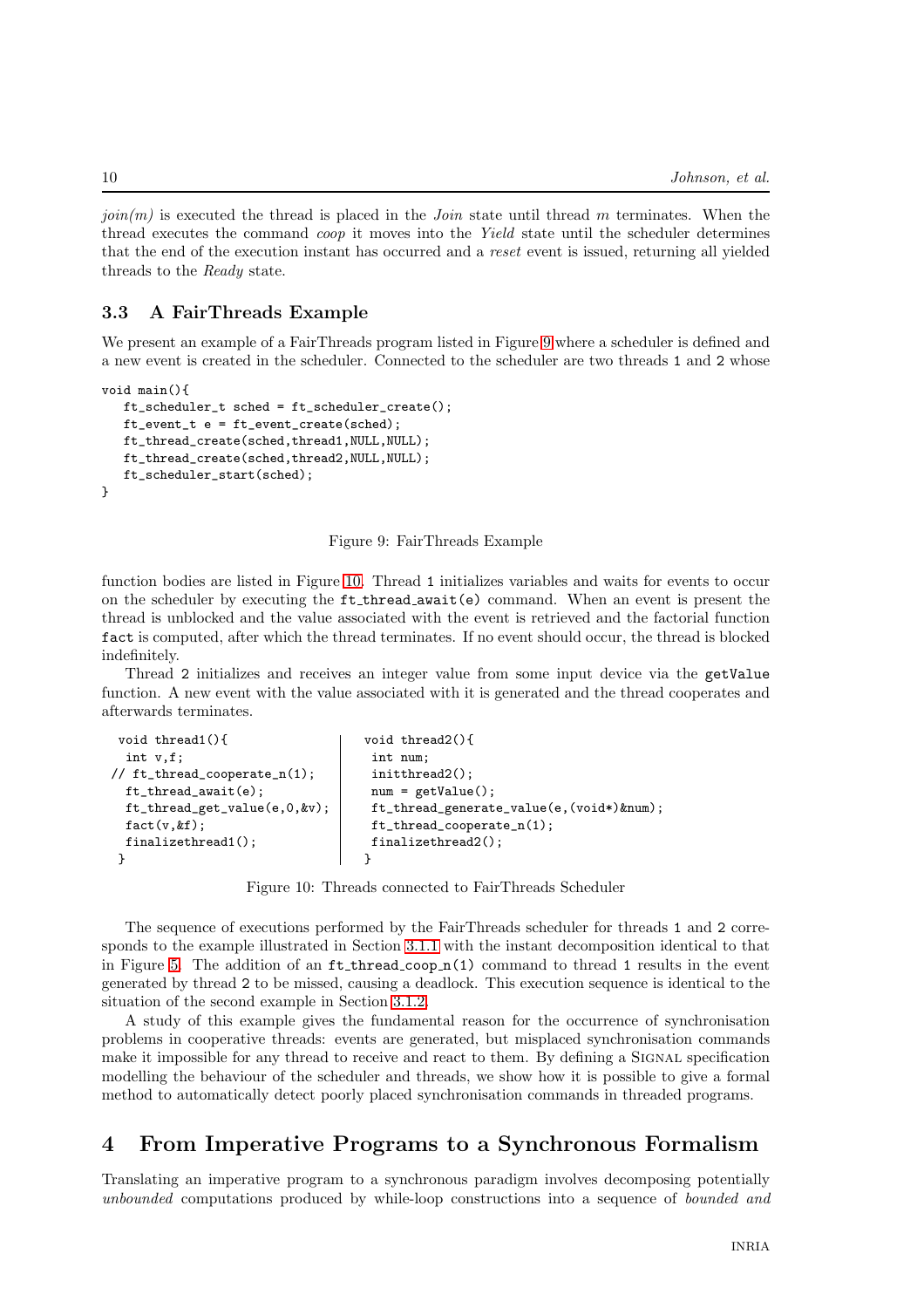finite computations to be performed in a series of logical instants. The main point to be made about this method is that it allows us to reason about program control-flow and computation using a well-founded formal calculus on clocks based on a synchronous model of computation.

We outline our approach to translating imperative programming code into the synchronous formalism SIGNAL using the fact program as an example. For a full account of the translation process and implementation details of this method, the interested reader may consult [\[11\]](#page-32-6) and [\[2\]](#page-32-7).

The SIGNAL process proFact listed in Figure [11](#page-14-0) models the sequence of computations performed by the fact program.

The input of the process is the integer valued signal inData and the output signal outData carries the factorial value once the computation has finished. In lines 22, 25-27 the control-flow in the SSA diagram is modelled by defining block labels as boolean typed signals which are present and carry a true value whenever control is in the corresponding block. Block bb0 is the entry point of the program and is defined to be true for the beginning of the computation and then false afterwards. When control-flow is possible from two different blocks in the diagram the **phi** statement is used, and this is naturally modelled by the merging of two signals using the SIGNAL command default.

The computations performed in each block are specified in lines 9-10, 12-13, 18 and 21. Each block statement is sampled over the block's corresponding boolean signal using the SIGNAL command when and is thus performed only when control-flow is at that block.

The while-loop computation is performed in a series of logical instants, each consisting of a single iteration. For each instant the statements in block L0 are computed and the loop condition is checked. The result of the condition is carried by the signal next L0. This value determines whether or not another iteration is required in the *next* instant. Accordingly, the boolean signal L0 modelling the body of the loop is defined as the previous value of next L0.

### <span id="page-13-0"></span>5 Modelling FairThreads in Signal

In this section we describe our approach of using SIGNAL processes to model and simulate the operation of a software system executing threaded programs.

The model we develop simulates the FairThreads cooperative scheduling policy and is composed of a collection of processes representing key components of the system: the operating system organizing the scheduling of the thread execution, mechanisms for communication between components, and of course the threads themselves. The components of the software system and their interconnections with two threads are depicted in Figure [12.](#page-14-1) For simplicity we illustrate our method with two threads.

Our approach is based on the generation of a Signal model from a threaded program that maintains information on the state of each thread and event. For this reason we require that they be statically created in the program and our translation scheme assigns each a numerical value.

In Figure [12,](#page-14-1) the boxes labelled Thread1 and Thread2 depict the SIGNAL processes generated from threads statically created and attached to the scheduler. For example, we may use threads 1 and 2 in the FairThreads example of Section [3.3.](#page-12-0) These processes are automatically generated by extending the method described in Section [4:](#page-12-1) an SSA representation of the original threaded code is generated, and then it is translated into the synchronous formalism of a SIGNAL process. The key idea of this translation is that the SSA blocks are modelled by boolean signals, which are present and carry a true value whenever control is in the corresponding block.

#### <span id="page-13-1"></span>5.1 Thread Control Signals

This idea is extended to processes modelling threads in a simple way. In the SSA representation of the threads, synchronisation primitives (commands from the FairThreads library) are considered as external function calls. This means that they are isolated from the regular programming constructs of the language and placed into separate labelled blocks in the SSA representation.

Now, synchronisation primitives are special commands that are used for cooperation and communication with other threads. They often change the state of the thread executing the command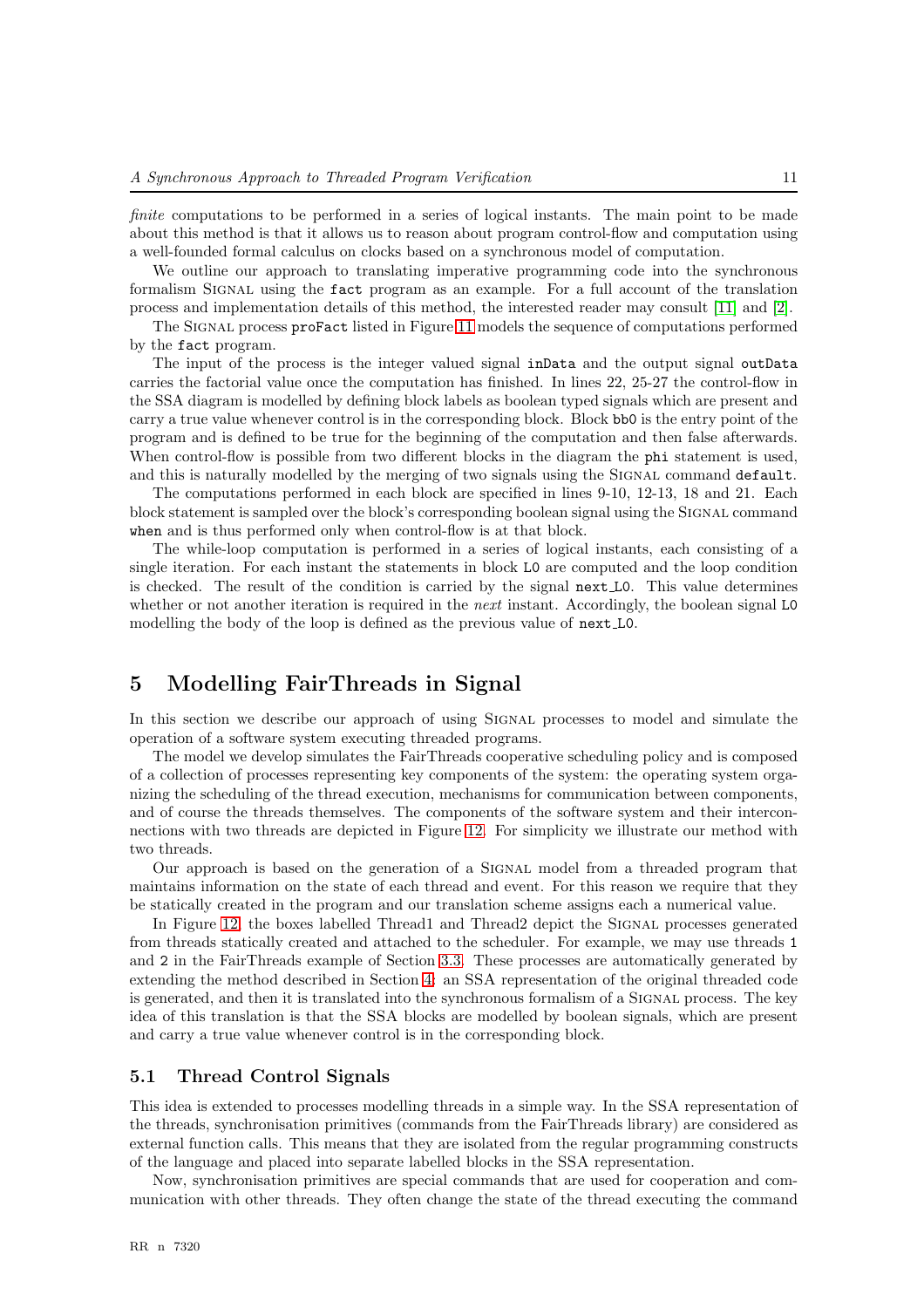```
1 process proFact = (?integer inData; !integer outData;)
2 (| (| pK__1 := inData_5 ^+ i_2
3 | pK_{-2} := Z_{12}^2 + Z_{11}^24 |)
5 \mid (\mid Z_{\_f_{\_1}} := f_{\_1}\6 | Z_i^i = i_2^i7 |)
8 | inData_5 ^= L0 ^= f_1 ^= i_2 ^= bb_0
9 | (| f_3 := 1 when bb_0
10 | i_{-}4 := 1 when bb_{-}011 |)
12 | (| f_7 := ((Z_f_1 \text{ cell } pK_2) * (Z_i_2 \text{ cell } pK_2)) when LO
13 | i_8 := (Z_i_2+1) when L0
14 |)
15 | (| i_2 := i_8 default (i_4 default Z_i_2)16 | f_1 := f_7 default (f_3 default Z_f_117 |)
18 | outData_6 := f_1 when L2
19 | when bb_0 \hat{ } = inData
20 | (| inData_5 := inData cell (^bb_0) |)
21 | (| outData := (outData_6 cell L2) when L2 |)
22 | (| bb_0 := (not (^bb_0))$1 init true
23 | next_L0 := (((i_2 \text{ cell } pK_1)^{\lt}=(inData_5 \text{ cell } pK_1)) when L1)
24 default false
25 | L0 := next_L0$1 init false
26 | L1 := (true when L0) default (true when bb_0)
27 | L2 := (not ((i_2 \text{ cell } pK_1)_\leq (inData_5 \text{ cell } pK_1)))
28 when L1
29 |)
30 |)
31 where ... end
```
<span id="page-14-0"></span>Figure 11: Listing of Signal process proFact



<span id="page-14-1"></span>Figure 12: Components of a Threaded Software System

(cf. Figure [8\)](#page-11-2). In order to notify the operating system of a state change, threads must communicate with the operating system.

The isolation of synchronisation primitives provides an easy method of modelling these communication requirements: the signals modelling the blocks containing FairThreads commands are defined as *output signals* of the thread process. An output signal is present whenever the command it is modelling is currently being executed in the thread, and carries the parameter value supplied to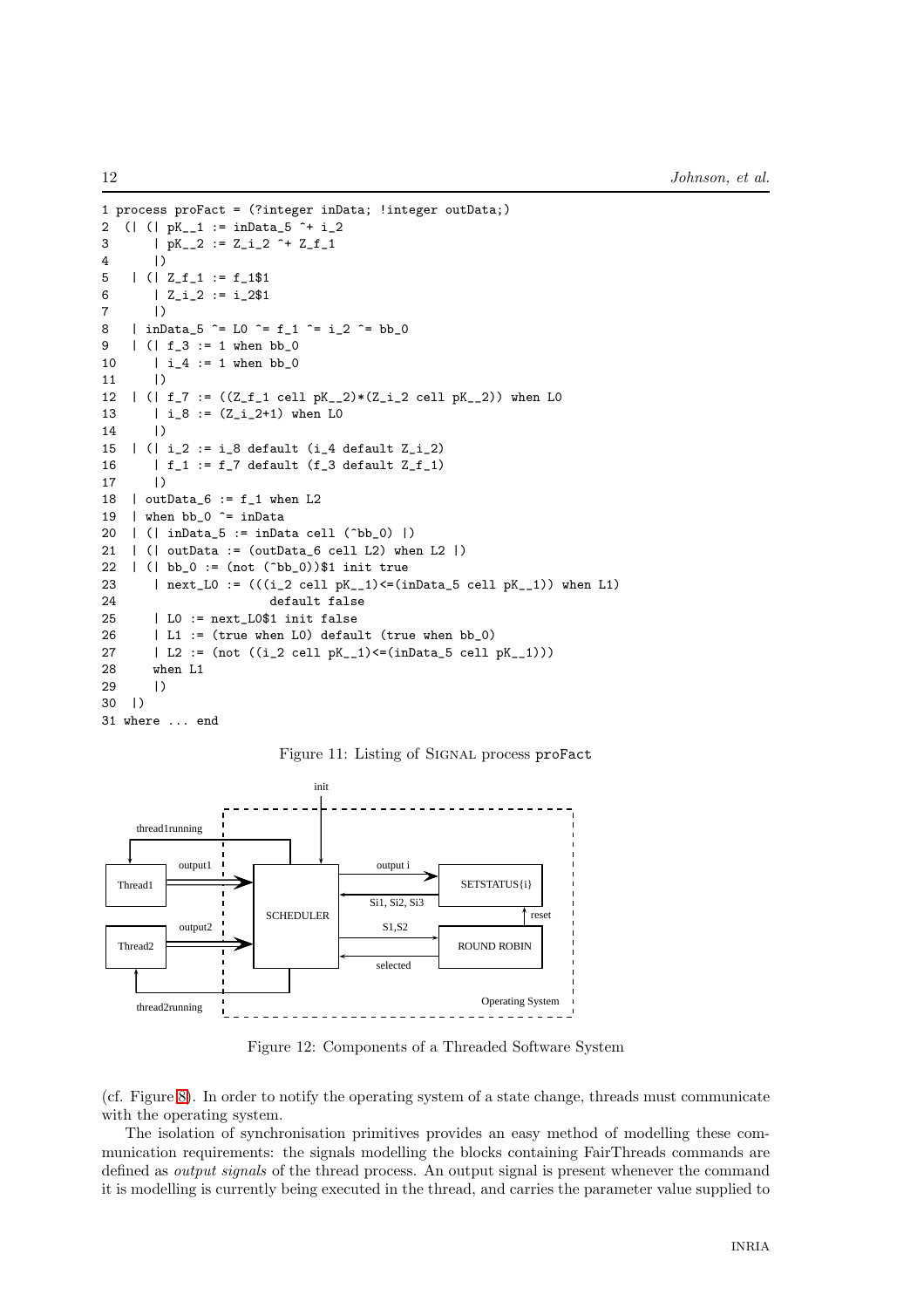the command. Additional output signals are required for commands with more than one parameter. If a command does not appear in a thread then the clock of its output signal is defined to be the null clock (the thread never executes that command).

The output signals for thread 1 and 2 are depicted in Figure [12](#page-14-1) as double arrows labelled output1 and output2. We list all ten output signals in Figure [13](#page-15-2) and their corresponding FairThreads commands and parameters.

For example, the command  $ft\_thread\_await_n(e, k)$  requires two control signals: integer await which carries the number of the event  $e$ , and integer awaitTimeout carries the length of time  $k$  to wait for the event before continuing execution. The output signal endProcessing is not associated with a command but rather the last block in the SSA diagram. This signal is present whenever the thread executes the last instruction and thus informs the operating system that the thread has terminated.

| FairThreads Command                       | Output Signal              |
|-------------------------------------------|----------------------------|
| $ft\_thread_await_n(e, k)$                | integer await,             |
|                                           | awaitTimeout               |
| $ft\_thread\_generate\_value(e, v)$       | integer genEvent,          |
|                                           | genEventValue              |
| $ft_{\text{thread\_get\_value}(e, k, v)}$ | integer getValueFromEvent, |
|                                           | getithValueOfEvent         |
| ft_thread_cooperate_n(k)                  | integer cooperate          |
| $ft_thread\_join_n(t, k)$                 | integer join,              |
|                                           | joinTimeout                |
|                                           | event endProcessing        |

<span id="page-15-2"></span>Figure 13: Output Signals for Thread Communication

In addition to output signals used to announce the thread status, an input signal is required connecting the operating system to the thread to notify it that it has been selected to start or resume its execution. The input signals of threads 1 and 2 are depicted in the diagram by arrows labelled thread1running and thread2running.

These special input and output signals are called control signals and they provide an interface between the operating system and the thread.

#### <span id="page-15-0"></span>5.2 The Operating System

The role of the operating system model is to observe control signals, maintain and update the state of each thread and events generated by threads, and deterministically select and notify threads to execute, as required by the specifications of the FairThreads scheduling policy. The operating system model is composed of many components, and we highlight the most essential ones and their interconnections, depicted inside the dashed box in Figure [12.](#page-14-1)

The box labelled **SCHEDULER** represents a SIGNAL process which takes as input the control signals for each of the threads and selects and notifies the next thread to execute via the output signals thread1running and thread2running. This notification is dependent on the state of each thread and which thread, if any, is ready to run.

#### <span id="page-15-1"></span>5.2.1 The State of Threads and Events

Now, the state of a thread is often determined by synchronisation commands. For example, a thread that executes the command  $\alpha$ wait $(e)$  is in the Await state and is not able to run: another thread must be selected by the scheduler. Our model is required to maintain and update each thread state according to the signals present on the control signals. The states in the finite state machine depicted in Figure [8](#page-11-2) are represented by a unique three-valued boolean code, and thus a thread i is described by a tuple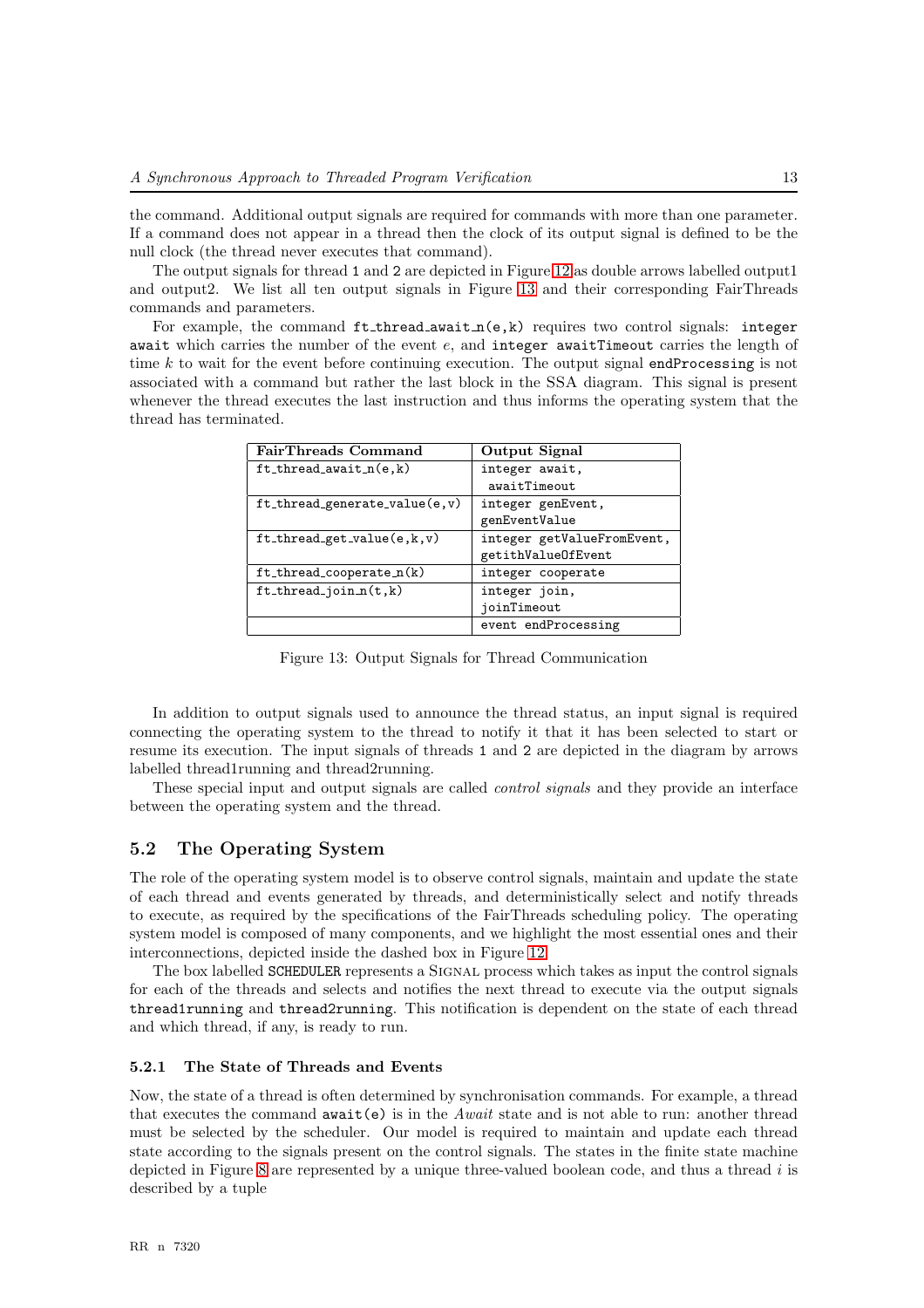#### boolean Si1,Si2,Si3.

For each separate thread i, it is the task of the process  $SETSTATUS\{i\}$  to observe the thread's control signals depicted by the double arrow labelled outputi on the figure, determine the values carried by the state signals in the *next* logical instant, and output the resulting state, depicted by the arrow labelled Si1, Si2, Si3 in the figure. This process essentially models the behaviour of the state machine in Figure [8](#page-11-2) by enumerating every possible state transition and setting the next state variables accordingly. For example, suppose thread  $i$  is currently in the Run state when a signal is present on the await control signal. According to the state diagram the next state is Await, which is specified in SIGNAL by the equations listed in Figure [14.](#page-16-1) Note also that the equations specify that each thread is initialized to the Dormant state.

|  | $\vert$ Si1 := NEXT_Si1 $\ $1$ init false |  |
|--|-------------------------------------------|--|
|  | $\vert$ Si2 := NEXT_Si2 $\ $1$ init true  |  |
|  | Si3 := NEXT Si3 \$ 1 init false           |  |
|  | $ $ NEXT_Si1 :=  default false when await |  |
|  | $ $ NEXT_Si2 :=  default true when await  |  |
|  | $ $ NEXT_Si3 :=  default true when await  |  |
|  |                                           |  |

<span id="page-16-1"></span>Figure 14: Listing from Signal process SETSTATUS

Control signals also supply the scheduler with parameter values which must be maintained and updated accordingly by the scheduler. The execution of the command Await(e) results in the control signal await carrying the number associated with event e. As this value is necessary to describe the execution state of the thread the scheduler maintains the value in the signal

#### integer Sia.

The other synchronous command parameters are handled similarly, with each having a special state signal associated with it.

By using state signals to carry the values of the current thread states, and the parameters of the synchronous primitives, a complete description of the execution state for all threads in the program is given. We denote all state signals for a thread  $i$  by  $Si$ .

The scheduler must maintain the state of events generated by any of the executing threads. Thus, each event created via the command generate  $(e, v)$  is specified in the scheduler by the event signals

#### boolean pe; integer ve

whereby the signal pe is present and carries the value true when event represented by the number e is present, and ve carries the integer value v associated with the event.

The operating system components we describe require synchronous state signals such that we may perform basic operations and comparisons on the values they carry. The state signals for threads and events are synchronous with the master clock of the software system given by the input signal init. Intuitively speaking, each state signal must be present to specify the thread and event state throughout the entire execution sequence.

#### <span id="page-16-0"></span>5.2.2 Deterministic Thread Selection

The box labelled ROUNDROBIN in Figure [12](#page-14-1) depicts the process responsible for modelling the FairThreads cooperative round-robin selection outlined in Section [3.](#page-8-1) This process observes the current state of each thread, the number of the thread currently executing, and transmits the number of the selected thread to the scheduler whereby the thread is notified via its input control signal. All state signals S1,S2 maintained by the scheduler are provided as input signals and the number of the selected thread is output to the scheduler via the signal labelled selected.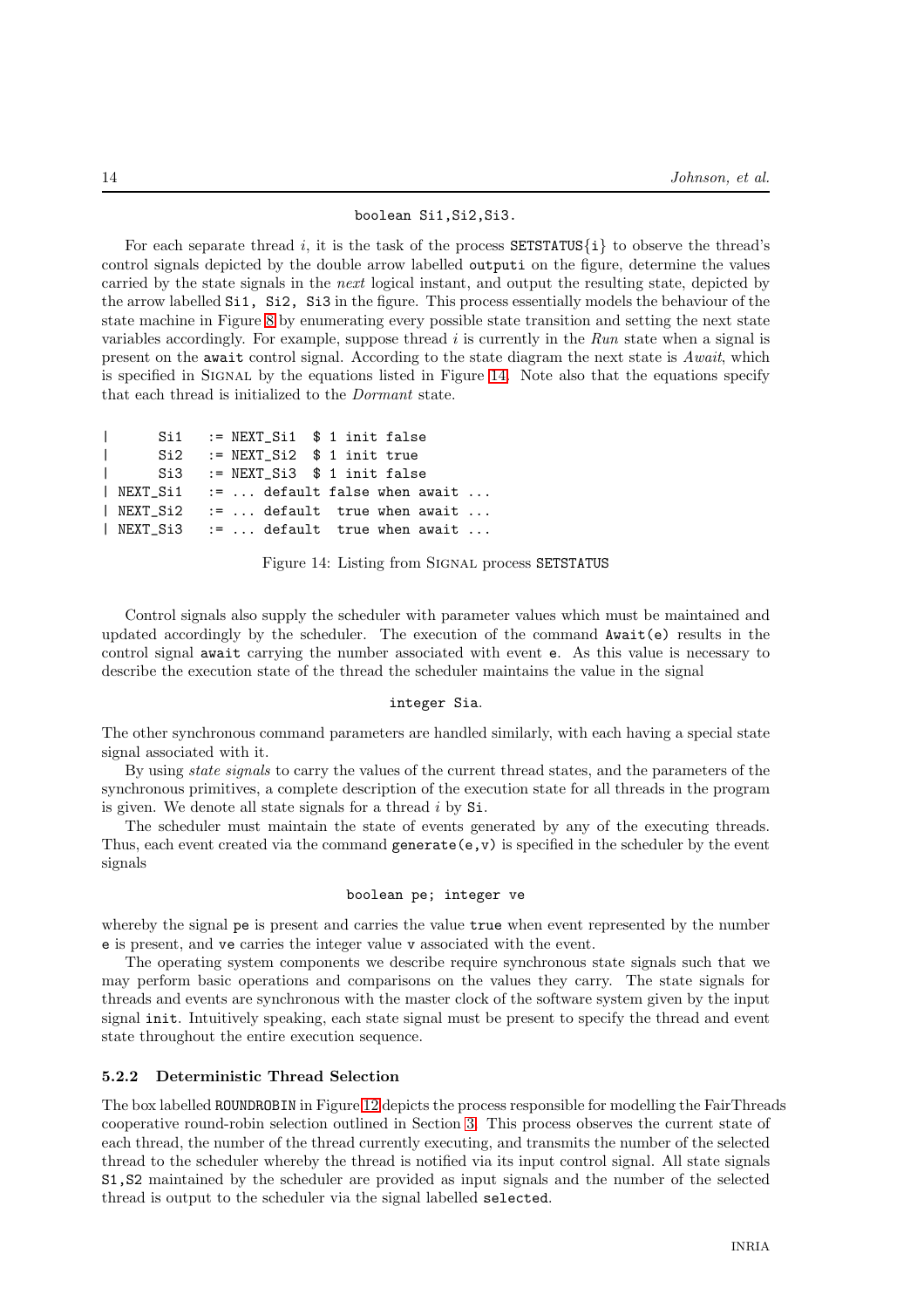To model correct scheduling behaviour, the ROUNDROBIN process specifies the duration of each FairThreads instant. Recall that once each thread has had an opportunity to run and yields control back to the scheduler or has otherwise been blocked, the instant is complete and a new instant begins. This means all events generated during the instant are reset and threads in the Yield state are returned to Ready.

This behaviour is modelled simply by the Signal equation in Figure [15,](#page-17-1) where the reset signal is present whenever all threads are in a blocked or terminated state. Since a signal presence on reset causes a thread state change (cf. Figure [8\)](#page-11-2) it is an input signal to the process SETSTATUS.

```
| reset := when initialize default
           when ((yield1 or term1 or await1 or join1) and
                 (yield2 or term2 or await2 or join2))
```
<span id="page-17-1"></span>Figure 15: Specification of the reset signal for two threads

We provide a complete listing of the FairThreads scheduler specification in SIGNAL for the good and bad synchronisation examples in Section [3.3](#page-12-0) in Appendix [A.](#page-19-0)

## <span id="page-17-0"></span>6 Threaded Program Verification in Signal

In this paper we have outlined a semi-automatic translation of imperative threaded programs into a synchronous formalism that allows us to reason about control-flow sequences of threads in terms of a formal clock calculus. Using the SIGNAL compiler included in the Polychrony toolset, we are able to check static properties such as contrary clock constraints, cycles, null clocks, exclusive clocks.

To check *dynamic* properties, we use the model checker SIGALI  $[17]$  which is an interactive tool specialized on algebraic reasoning in  $\mathbb{Z}/3\mathbb{Z} = \{0, 1, -1\}$  logic. The compiler can automatically generate sets of dynamic polynomial equations from SIGNAL specifications that defines an automaton describing the dynamical behaviour of the specification. The software tool can analyze this automaton and prove properties such as liveness, reachability, and deadlock. It provides an analysis of the logical and synchronisation properties of boolean signals, where the values carried by the signals are encoded by the three values: 1 for present and true, −1 for present and false, and 0 for absent. This is practical in the sense that true numerical verification quickly results in state spaces that are no longer manageable, however it requires, depending on the nature of the underlying model, major or minor modifications prior to formal verification. For many properties, numerical values are not needed at all and can be abstracted away thus speeding up verification. When verification of numerical manipulations is sought, an abstraction to boolean values can be performed, that is sufficient in most cases.

For example, using SIGALI with only slight modifications to the FairThreads scheduling model, we can prove important dynamical properties of thread execution. The boolean signal

#### thread1running := S11 and S12 and (not S13)

is defined over the state signals of thread 1 and carries a true value whenever thread 1 is currently in the Run state. The signal thread2running is defined likewise. We add to the model a testing signal exclusiveRunning shown in Figure [16](#page-17-2) and using SIGALI prove that there is no state in the automaton such that the property is true. Thus we conclude that our model does not schedule more than one thread to run at a time.

| exclusiveRunning := thread1Running and thread2Running

| Sigali(Never(B\_True(exclusiveThreadRun)))

<span id="page-17-2"></span>Figure 16: Property One. Exclusive Thread Execution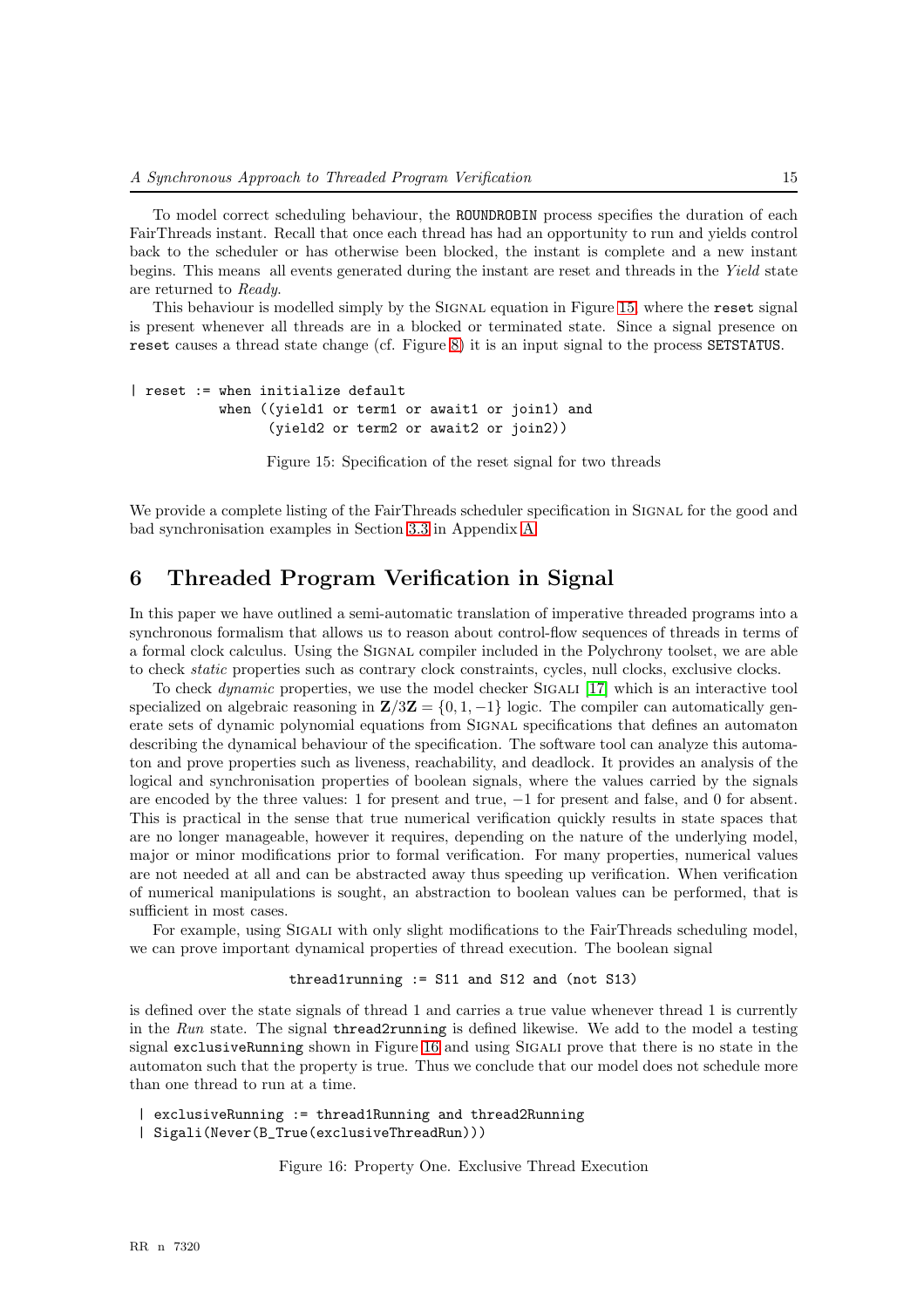|             | Size        |            |          |           |             |       |
|-------------|-------------|------------|----------|-----------|-------------|-------|
| Program     | Never(RECV) | State vars | . States | Reachable | Transitions | Time  |
| Ex. 3.1.1   | false       | 34         | ი34      | 84        | 548.931     | 18s   |
| Ex. $3.1.2$ | true        | 30         | 0.30     | 19        | 286.755     | 2.92s |

<span id="page-18-2"></span>Table 1: Verification Time and Complexity

We use SIGALI to detect missed events in threaded programs which result in missynchronisations of threads or at the very least ineffective code. Encoding the state signals S1a and S2a as boolean signals we define the property

RECV  $:=$  (S1a or S2a) and pe1

which is true when either thread 1 or thread 2 are waiting for event 1 and the event is present. By defining a special signal boolean observer which records the history of values of this property, we use SIGALI in Figure [17](#page-18-1) to prove RECV is sometimes true for Example [3.1.1](#page-9-1) and never true for Example [3.1.2.](#page-10-0) Table [1](#page-18-2) summarises these results.

```
|observer := RECV default observer$1 init false
|observer ^= initialize
|Sigali(Never(B_True(observer)))
```
<span id="page-18-1"></span>Figure 17: Property Two. Detecting Missed Events

## <span id="page-18-0"></span>7 Conclusion and Future Work

In this paper we have presented a deterministic threaded framework called FairThreads in which threads are attached to a scheduler and cooperative with each other for access to resources and the processor. To illustrate the scheduling policy of FairThreads two examples are presented. The first example exhibits correct synchronisation between threads using an event to send and receive data. The second example is a variation of this, but with a synchronisation error: a FairThreads primitive ft thread cooperate is misplaced causing the event never to be received. These types of synchronisation problems cause deadlocks and are difficult to detect in complex programs with several threads.

Our solution to detecting these types of synchronisation problems semi-automatically is based on the synchronous data-flow language Signal. Imperative programs written in software engineering languages such as the C programming language are automatically converted into an SSA representation by the GCC compiler. We outline a method of translating the SSA code to SIGNAL where each SSA block is assigned a boolean signal, enabling us to reason about control-flow in a formal calculus on signals and clocks. This translation is automatic and we describe how the notion of control signals extends our method to programs which use synchronisation commands in the FairThreads library.

The FairThreads scheduler is modelled in SIGNAL and we highlight the most important components. The model was written by hand and is specific to the FairThreads scheduling policy. The Signal compiler is used for code generation which simulates the scheduling of the two examples we have presented. Our model is general and is easily extended to an arbitrary number of threads and events. As we need to maintain the states of all threads and events, our method is limited to the static creation of threads and generation of events.

The SIGNAL compiler automatically generates a polynomial dynamical system which defines an automaton simulating the behaviour of the FairThreads specification. Using the SIGALI software tool we prove dynamical properties of our specification. Formal properties defined over boolean signals modelling thread states are easily verified by the tool, and we give the exclusive thread execution property as an example. More complex properties are formulated over the thread state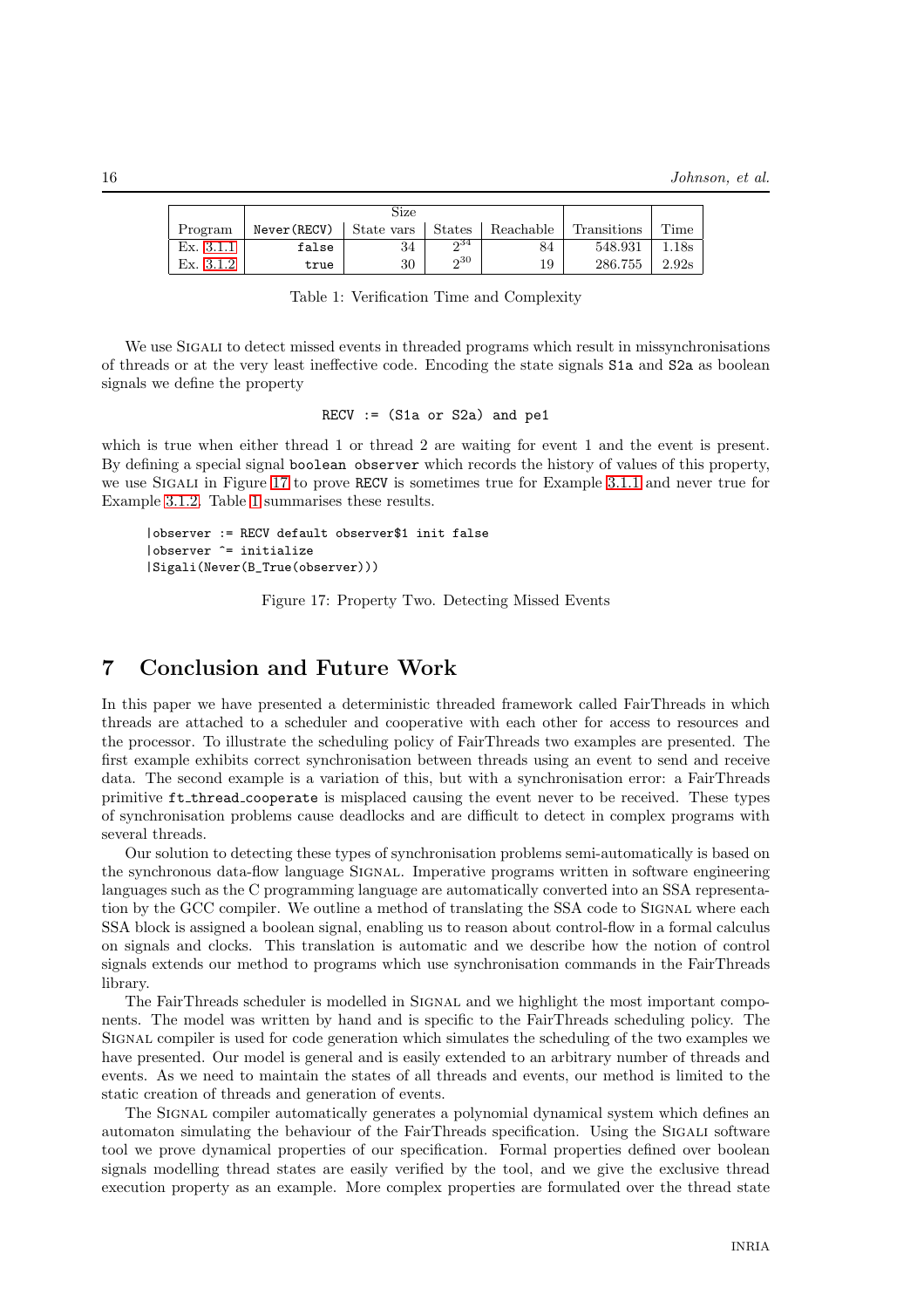signals and boolean signals modelling generated events allowing us to verify the threads are free from deadlocks arising from missed events.

Though the work presented here was focused specifically on the scheduling policies of FairThreads, we envisage a generalisation of the scheduler model to simulate other scheduling policies. For example, we may consider modelling and verification tasks in the context of other cooperative threaded frameworks such as SHIM [\[8\]](#page-32-8).

## <span id="page-19-0"></span>A Signal Specification Listing

We present the complete SIGNAL specification of the FairThreads scheduler including the threads from in Examples [3.1.1](#page-9-1) and [3.1.2.](#page-10-0) This specification is modified for the purpose of SIGALI verification.

```
process FairThreadsRapportBinaryExamples1and2 = ( ? ! integer TASKID;)
(| initialize := INITIALIZING()
| TASKID := APPLICATION(initialize)
|)
where
boolean initialize;
type ft event t:=integer;
type timeout_type:=integer;
%-----------------------------------------------------------------------%
process exiting = (? event e;);
             %-----------------------------------------------------------------------%
% FairThreads primitives %
process ft_thread_generate_value = (? ft_event_t e; integer n; !)
spec (|e^>= n|);
process ft_thread_cooperate_n = (? integer x; !);action ft\_thread\_cooperate = (? !);
process ft_thread_await_n = (? ft_event_t e; integer n;!integer r)
spec (|e^ == n^ == r|);
process ft\_thread\_await = (? ft\_event_t e;!) ;
process ft_thread_get_value = (? ft_event_t e; integer n; ! integer value)
 spec (|e^>= n^* value);
process ft\_thread\_join = (? integer n);
% Printings %
process printStates = (? boolean S11, S12, S13, S21, S22, S23,S31,S32,S33; !) ;
process printBool = (? strings; boolean b;)
spec (| strings \hat{=} b |);
process printInteger = (? strings; integer b;)
spec (\vert strings \hat{=} b \vert);
process printEvent = (? strings; boolean b1, b2;)
spec (| strings \hat{=} b1 \hat{=} b2 |);
% --------------- State managing ------------%
process IN_RUNNING = ( ? boolean S1, S2, S3; ! boolean B)
(| B := S1 and S2 and (not S3) |);
process IN_TERM = ( ? boolean S1, S2, S3; ! boolean B)
(| B:= (not S1 and not S2 and not S3) |);process IN_READY = ( ? boolean S1, S2, S3; ! boolean B)
(| B:= (S1 \text{ and } (not S2) \text{ and } not S3) |);process IN_YIELD = ( ? boolean S1, S2, S3; ! boolean B)
(| B:= (S1 and S2 and S3) |);
process IN_DORMANT = ( ? boolean S1, S2, S3; ! boolean B)
(| B := (not S1) and S2 and (not S3) |);process IN_JOIN = ( ? boolean S1, S2, S3; ! boolean B)
(| B:= (not S1) and (not S2) and S3 |);
```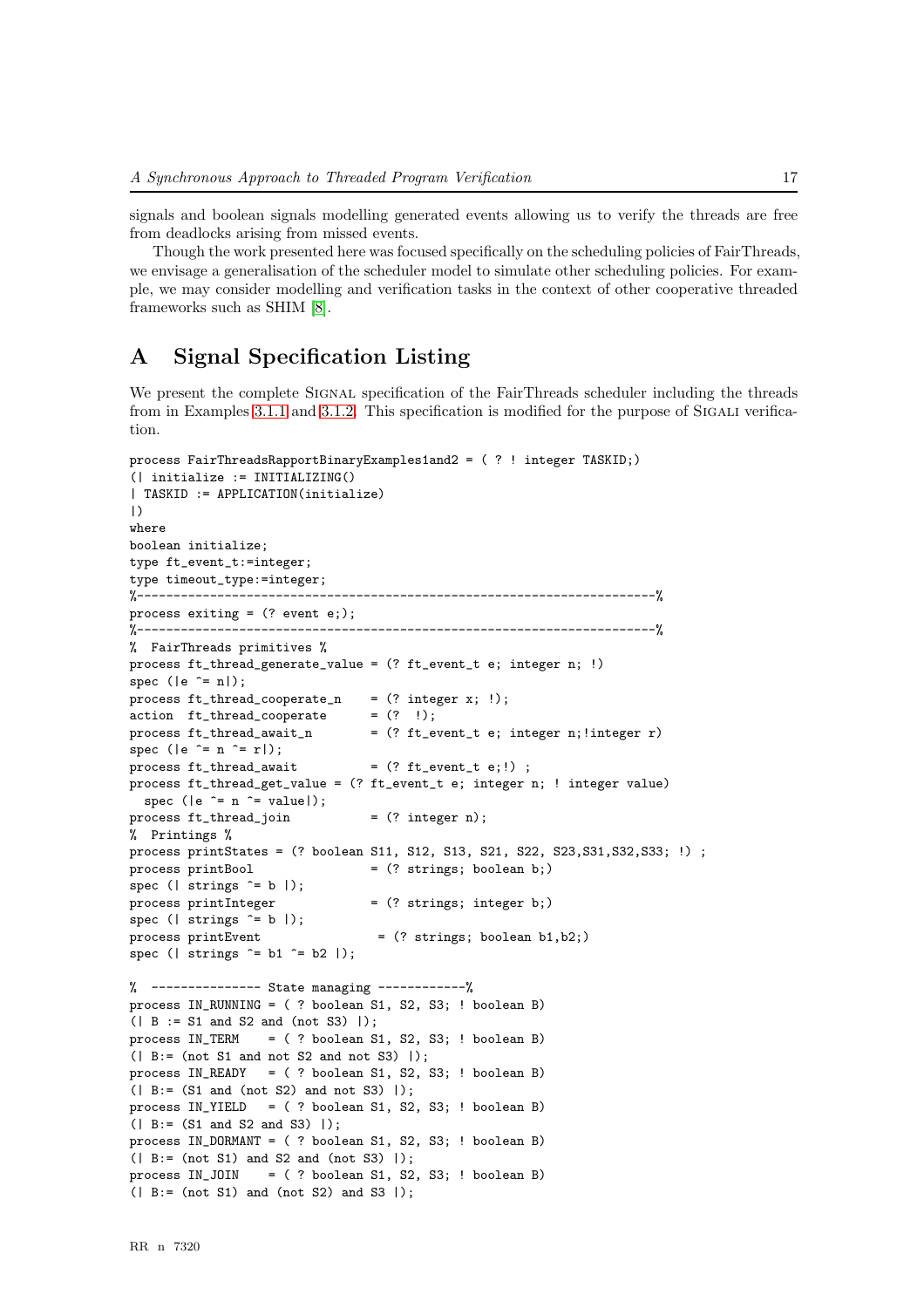```
process IN_AWAIT = ( ? boolean S1, S2, S3; ! boolean B)
(| B:= (not S1) and S2 and S3 |);
% --------------- State managing ------------%
%
We modify the roundrobin process as follows.
selected is encoded by two booleans B1 and B2 and the integer
values are encoded as follows.
B1 B2
0 0 0
1 0 1
2 1 0
3 1 1
Next, we define some processes to make the specification easier to read.%
%-----------------------------------------------------------------------%
process IS_EQUAL = (?boolean B1,B2,C1,C2!boolean answer;)
(lanswer := (B1=C1) and (B2=C2)|);
%-----------------------------------------------------------------------%
process SET_ONE = (?!boolean B1,B2;)
(|B1| := false|B2| := true|);
%-----------------------------------------------------------------------%
process ONE = (?boolean B1,B2 !boolean answer)
(lanswer := (not B1) and B2)|);
%-----------------------------------------------------------------------%
process SET_TWO = (?!boolean B1,B2;)
(|B1| := true|B2 := false
|);
%-----------------------------------------------------------------------%
process TWO = (?boolean B1,B2 !boolean answer)
(|answer := B1 and (not B2)
|);
%-----------------------------------------------------------------------%
process SET_THREE = (?!boolean B1,B2;)
(|B1| := true|B2| := true|);
%-----------------------------------------------------------------------%
process THREE = (?boolean B1,B2 !boolean answer)
(|answer := B1 and B2
| \rangle.
%-----------------------------------------------------------------------%
process JOIN = {integer numTask1, numTask2;}
(? integer join; % thread number%
integer joinn; % timeout %
event e1, e2; % terminate %
! event joinresume;
 integer sw;%thread number that we are waiting for. not waiting sw=-1%
 integer jc;%once this value has reached 0, issue joinresumei%
 \lambda% if join timed out or the thread terminated, issue a resume event.%
(| (| sw := n_sw $ 1 init (-1)
 | n_sw := join default (-1 when joinresume) default sw
  |)
| (| jc := n_jc $1 init (8888888)
```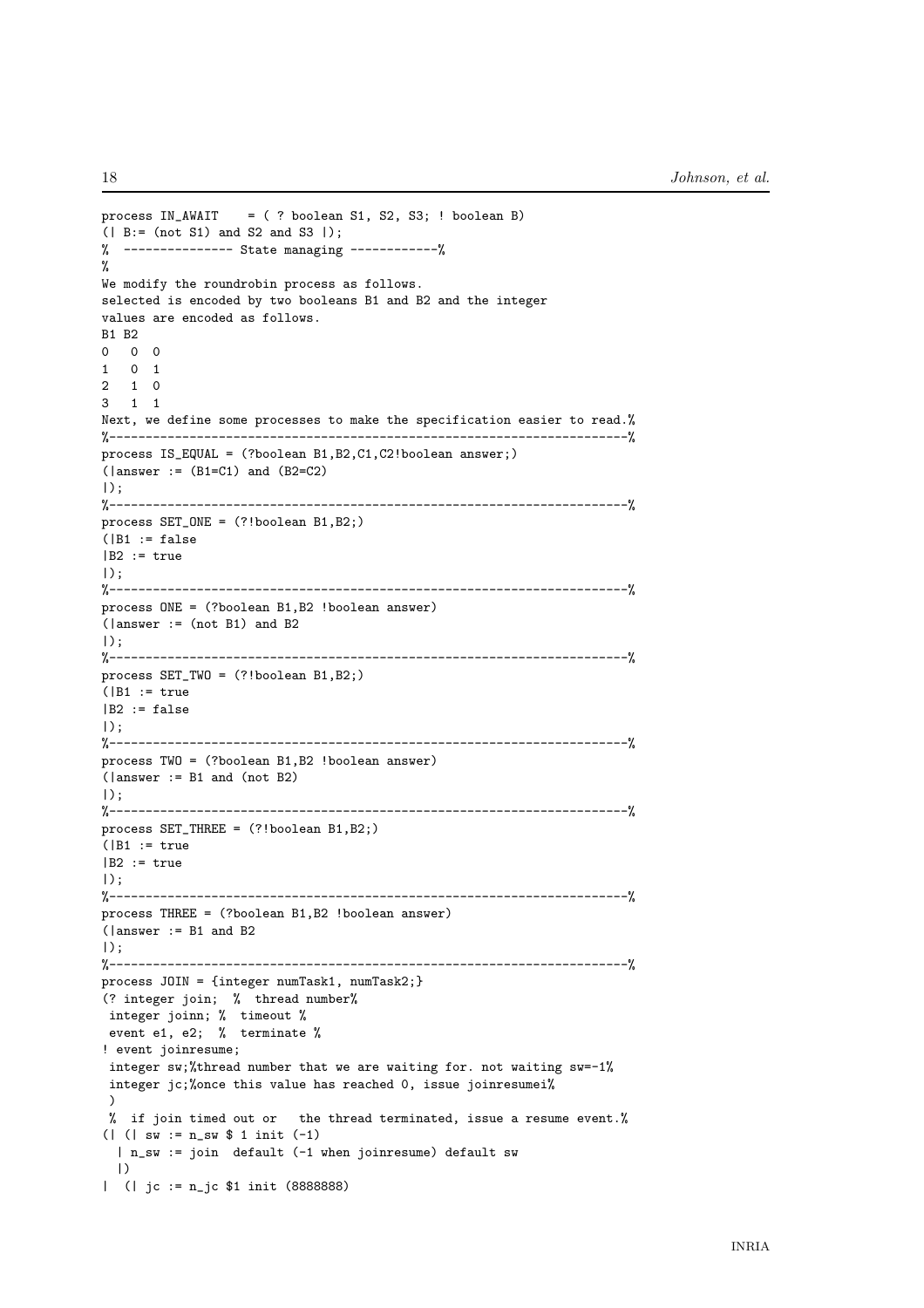```
| n_jc := joinn default ((jc-1) when (jc>=0)) default jc
   |)
| joinresume := when ((sw=numTask1) when e1) default
 (when (sw=numTask2) when e2) default when (jc=0)
|)where
integer n_jc ,n_sw;
end;
%-----------------------------------------------------------------------%
process Qe = {boolean index_evt1,index_evt2; string s1,s2;}
  (? boolean reset;
 boolean GE11,GE12;integer GV1;
 boolean GE21,GE22;integer GV2;
 boolean GE31,GE32;integer GV3;
   ! boolean pe1;integer ve1;)
(| eventarrived := when (IS_EQUAL(GE11,GE12,index_evt1,index_evt2)) default
 when (IS_EQUAL(GE21,GE22,index_evt1,index_evt2)) default
 when (IS_EQUAL(GE31,GE32,index_evt1,index_evt2))
| (| zpe1 := pe1$1 init false
  | pe1 := true when eventarrived default
  false when reset default
  zpe1
  |)| (| zve1 := ve1$1 init 9999999
  | ve1 := ((GV1 default GV2 default GV3) when eventarrived)
default (9999999 when not pe1) default zve1
  |)
| printBool(s1,pe1)
| printInteger(s2,ve1)
|)
where
event eventarrived;
boolean zpe1;
integer zve1;
end;
%-----------------------------------------------------------------------%
process AWAIT1EVENT = (?) boolean await1, await2; %number of event we are
                        waiting for %
 integer awaitn;%number of ticks we should wait before resuming%
 event awaitresume;
 ! boolean Sa1, Sa2; % event we are waiting for. otherwise Sa1=F, Sa2=F%
 integer ac; ) % when value has reached 0, issue awaitresumei%
(| (| zSa1 := Sa1 $ 1 init false
  | zSa2 := Sa2 $ 1 init false
  | Sa1 := await1 default false when awaitresume default zSa1
  | Sa2 := await2 default false when awaitresume default zSa2
  |)
| (| ac := zac $1 init (-1)
  | zac := awaitn default (ac-1) when ((ac > -1)) default (-1)|)| printBool("awaitresume = ",awaitresume)
| printEvent("event: ",await1,await2)
|)
where
integer zac;
boolean zSa1,zSa2;
```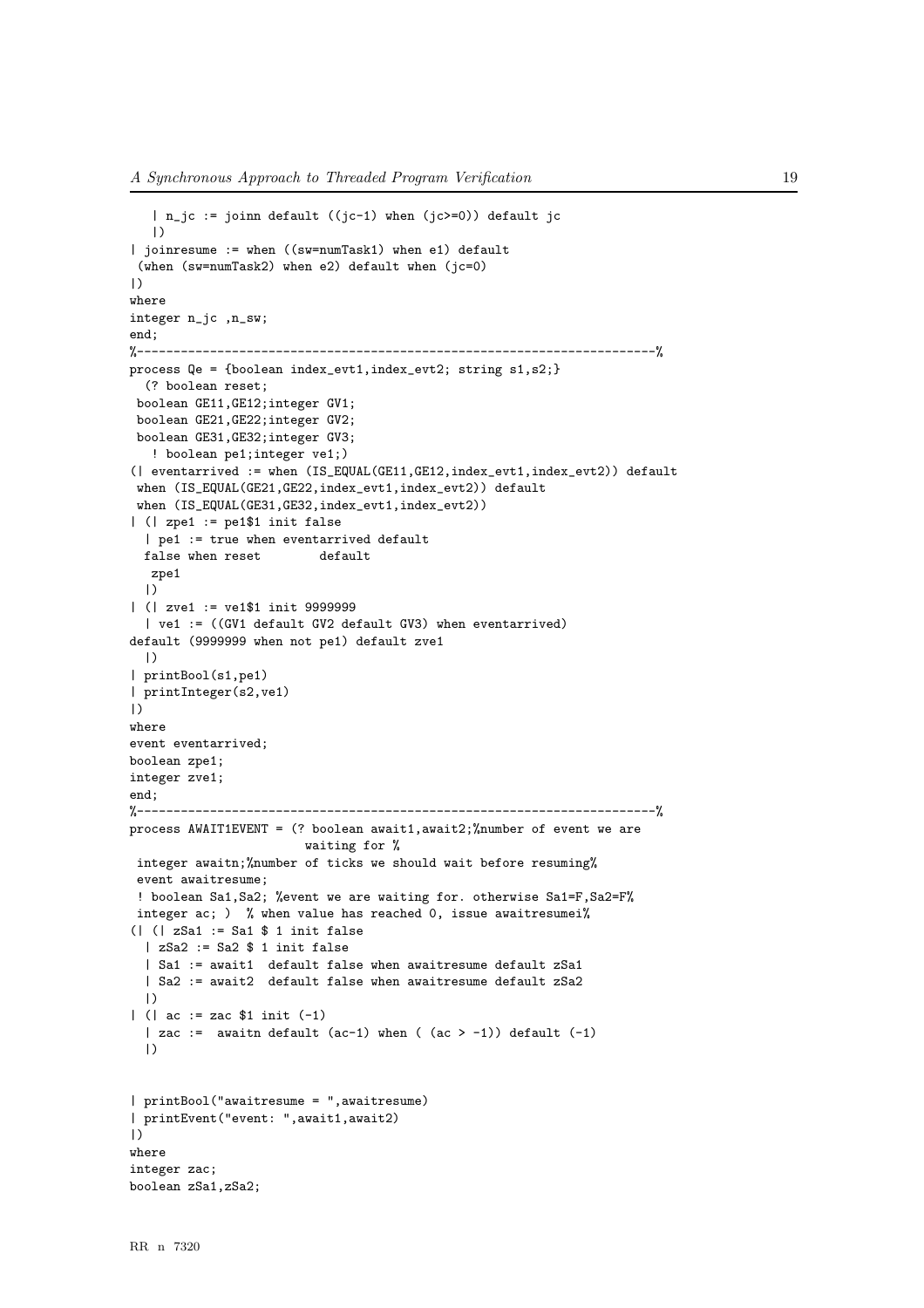```
%-----------------------------------------------------------------------%
process SET_STATUS={ boolean INIT_STATUS1, INIT_STATUS2, INIT_STATUS3;}
(? boolean initialize;
event reset, is_selected;
boolean await1;
integer awaitn;
event coop;
integer join, joinn;
event terminate,joinresume,awaitresume;boolean Continue;
! boolean Si1, Si2,Si3;
event start;)
% Si1 Si2 Si3
TERM 0 0 0
DORMANT 0 1 0
READY 1 0 0
RUN 1 1 0<br>JOINE 0 0 1
JOINE 0 0 1
AWAITE 0 1 1
YIELD 1 1 1
%
(| Si1 := NEXT_Si1 $ 1 init INIT_STATUS1
| Si2 := NEXT_Si2 $ 1 init INIT_STATUS2
| Si3 := NEXT_Si3 $ 1 init INIT_STATUS3
| DORMANT := IN_DORMANT(Si1, Si2, Si3)
| RUNNING := IN_RUNNING (Si1, Si2, Si3)
| TERM := IN_TERM (Si1, Si2, Si3)
| JOIN := IN_JOIN(Si1,Si2,Si3)
| AWAIT := IN_AWAIT(Si1, Si2, Si3)
| NEXT_Si1 := ((true when DORMANT)
default (true when RUNNING when Continue)
default (true when reset when (not (AWAIT OR JOIN)))
default (false when \hat{a}wait1)
default (false when \text{`awaitn})
default (true when is_selected)
default (false when terminate)
default (true when coop)
default (true when joinresume)
default (false when \hat{}}join)
default (false when \frac{5}{10}ioinn)
default (true when awaitresume)) when not TERM
default Si1
| NEXT_Si2 := ((false when DORMANT)
default (true when RUNNING when Continue)
default (false when reset when (not (AWAIT OR JOIN)))
default (true when ^await1)
default (true when ^awaitn)
default (true when is_selected)
default (false when terminate)
default (true when coop)
default (false when joinresume)
default (false when ^join)
default (false when ^joinn)
```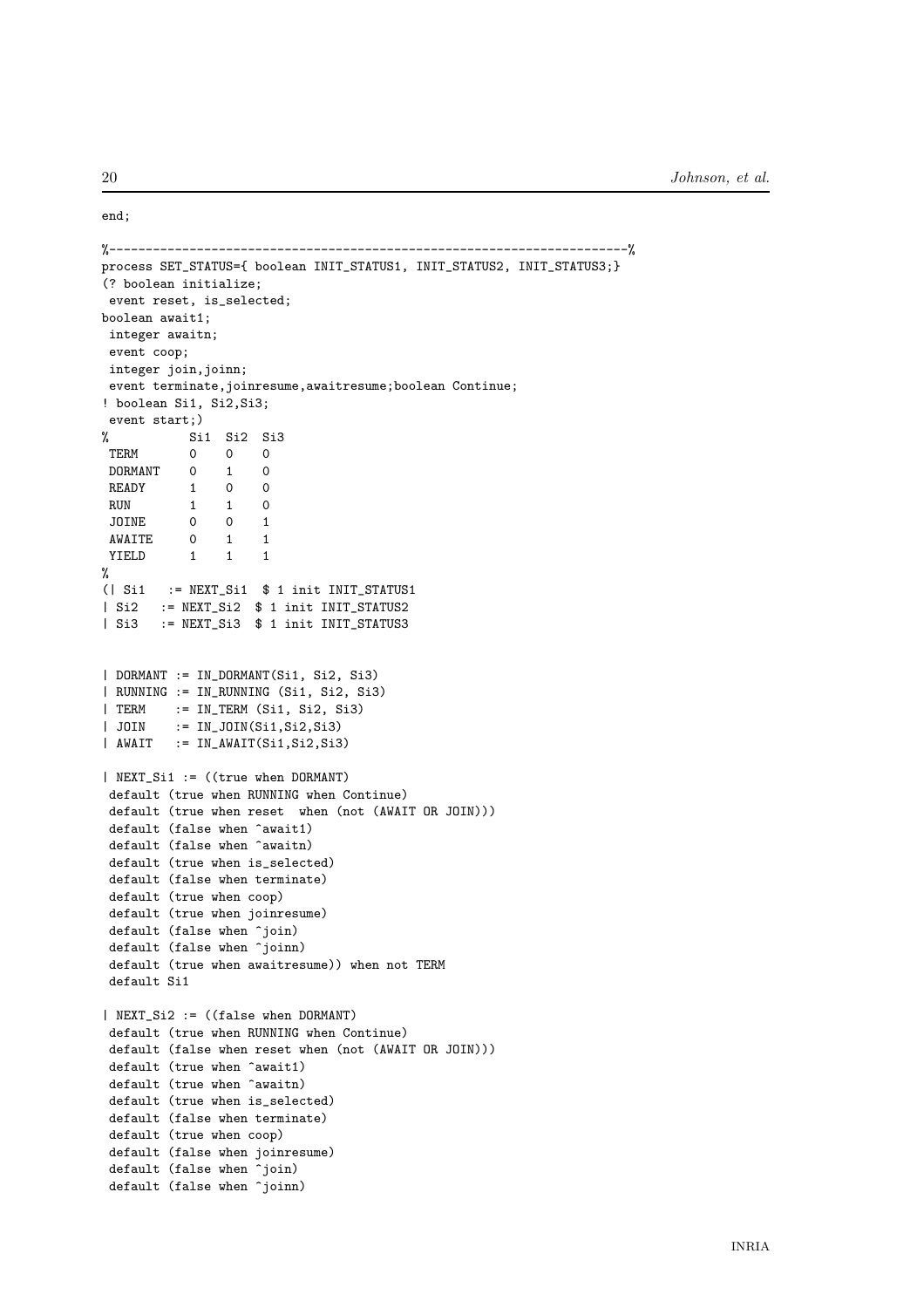```
default (false when awaitresume)) when not TERM
 default Si2
| NEXT_Si3 :=( (false when DORMANT)
default (false when RUNNING when Continue)
default (false when reset when (not (AWAIT OR JOIN)))
default (true when ^await1)
default (true when \hat{a}waitn)
default (false when is_selected)
default (false when terminate)
default (true when coop)
default (false when joinresume)
default (true when \hat{}}join)
default (true when \hat{}}joinn)
default (false when awaitresume)) when not TERM
default Si3
|)
where
boolean NEXT_Si1,NEXT_Si2,NEXT_Si3,DORMANT,RUNNING,JOIN,AWAIT,TERM;
end;
%-----------------------------------------------------------------------%
process ROUNDROBIN = (? boolean initialize;
boolean S11,S12,S13,S21,S22,S23,S31,S32,S33;
boolean Continue1, Continue2, Continue3;
 ! boolean B1,B2;
event reset;)
(| ready1 := IN_READY(S11, S12, S13)
| ready2 := IN_READY(S21, S22, S23)
| ready3 := IN_READY(S31, S32, S33)
| (| term1 := IN_TERM (S11, S12, S13)
  | term2 := IN_TERM (S21, S22, S23)
  | term3 := IN_TERM (S31, S32, S33)
  | term12 := term1 and term2
  | term13 := term1 and term3
  | term23 := term2 and term3
  |)
| (| yield1 := IN_YIELD (S11, S12, S13)
  | yield2 := IN_YIELD (S21, S22, S23)
  | yield3 := IN_YIELD (S31, S32, S33)
  |)| (| no_running1 := not IN_RUNNING (S11, S12, S13)
  | no_running2 := not IN_RUNNING (S21, S22, S23)
  | no_running3 := not IN_RUNNING (S31, S32, S33)
  |)
|
(| await1 := IN_AWAIT (S11, S12, S13)
 | await2 := IN_AWAIT (S21, S22, S23)
 | await3 := IN_AWAIT (S31, S32, S33)
|)
\blacksquare(| join1 := IN_JOIN (S11, S12, S13)
 | join2 := IN_JOIN (S21, S22, S23)
 | join3 := IN_JOIN (S31, S32, S33)
 |)
| (| resetEvents(when reset)
```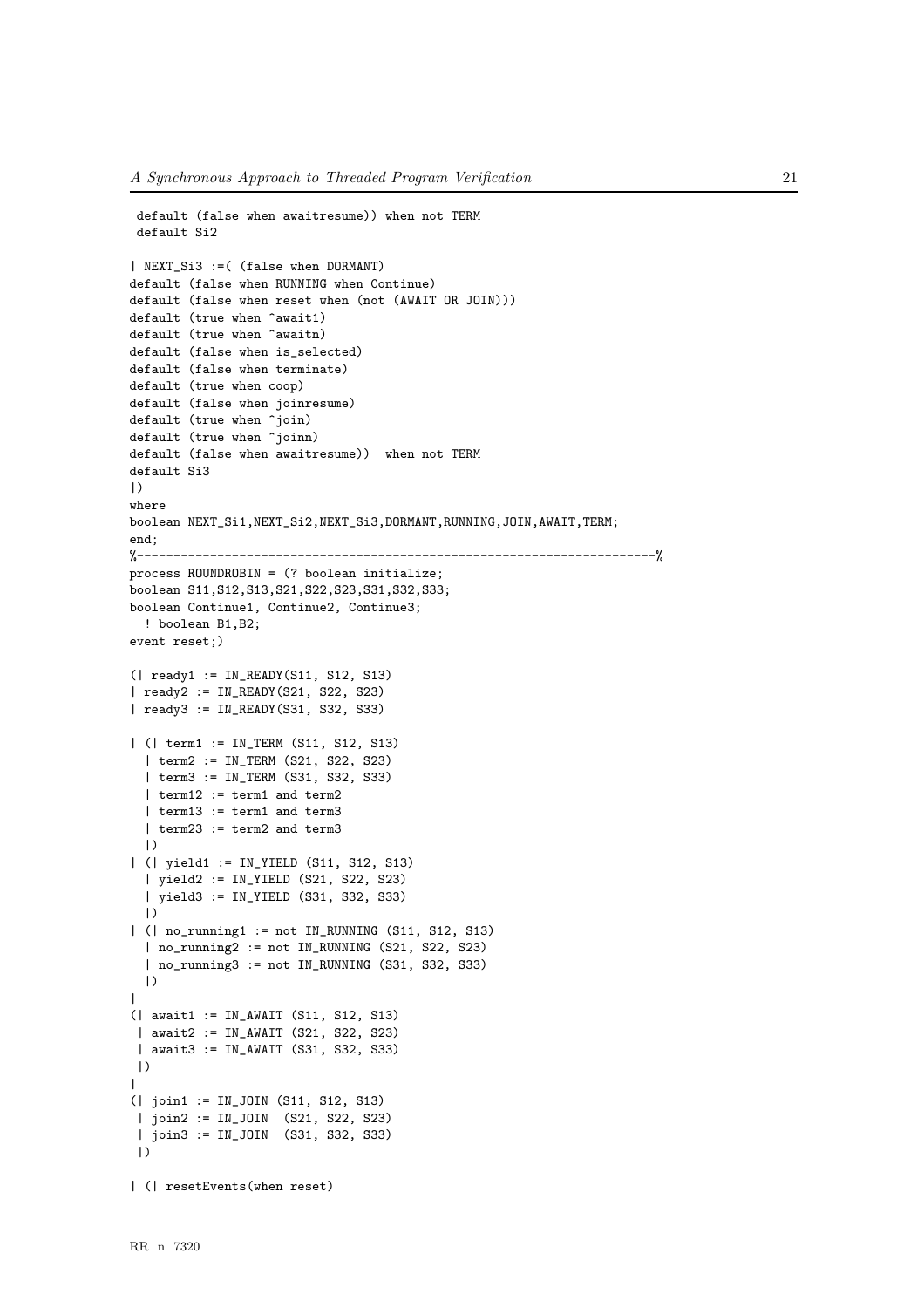```
|reset := when initialize default when
          ((yield1 or term1 or await1 or join1) and
 (yield2 or term2 or await2 or join2) and
 (yield3 or term3 or await3 or join3))
 |)| no_running := when ( no_running1 and no_running2 and no_running3 )
|B1 ^= B2
|B1 \rangle = when no_running
|zB1 := B1 $1 init true %initialised to THREE%
|zB2 := B2 $1 init true
| B2 := ( (true when reset)
   default zB2 when ( Continue1 or Continue2 or Continue3)
 default (true when ready1 when ((zB2 =true) or ((zB2=false) and
(term3 when ^B2)) or (term23 when ^B2) ))
 default (false when ready2 when ((zB2 =true) or ((zB2=true) and
(term1 when ^B2)) or (term13 when ^B2) ))
 default (true when ready3 when ((zB2 =false) or ((zB2=true) and
(term2 when ^B2)) or (term12 when ^B2) ))
 default false ) when no_running
| B1 := ( (true when reset)
 default zB1 when ( Continue1 or Continue2 or Continue3)
 default (false when ready1 when ((zB1 =true) or ((zB1=true) and
 (term3 when ^B1)) or (term23 when ^B1) ))
 default (true when ready2 when ((zB1 =false) or ((zB1=true) and
 (term1 when ^B1)) or (term13 when ^B1) ))
 default (true when ready3 when ((zB1 = true) or ((zB1 = false) and
 (term2 when ^B1)) or (term12 when ^B1) ))
 default false ) when no_running
|printBool("Continue1 = ",Continue1)
|printBool("Continue2 = ",Continue2)
|printBool("Continue3 = ",Continue3)
|)
where
boolean zB1,zB2;
event resetStatus1,resetStatus2,resetStatus3;
event no_running;
boolean ready1, ready2, ready3;
boolean yield1,yield2,yield3;
boolean join1, join2, join3;
boolean await1, await2, await3;
boolean no_running1, no_running2, no_running3;
boolean term1,term2,term3,term12, term13, term23;
process resetEvents = (? event b!);
process eventPresent = (? integer event_index ! boolean value)
 spec (|event_index ^= value|);
end;
%-----------------------------------------------------------------------%
process UNDEFINED_THREAD = (? ! boolean await1; timeout_type awaitn;
  integer coop;
  integer join; timeout_type joinn;
  boolean GE1,GE2; integer genevalue;
  ft_event_t getValueFromEvent; integer getIthvalueOfEvent;
  event terminate;)
(| await1 := false when (°0)| awaitn := 0 when (°0)\vert coop := 0 when (°0)
```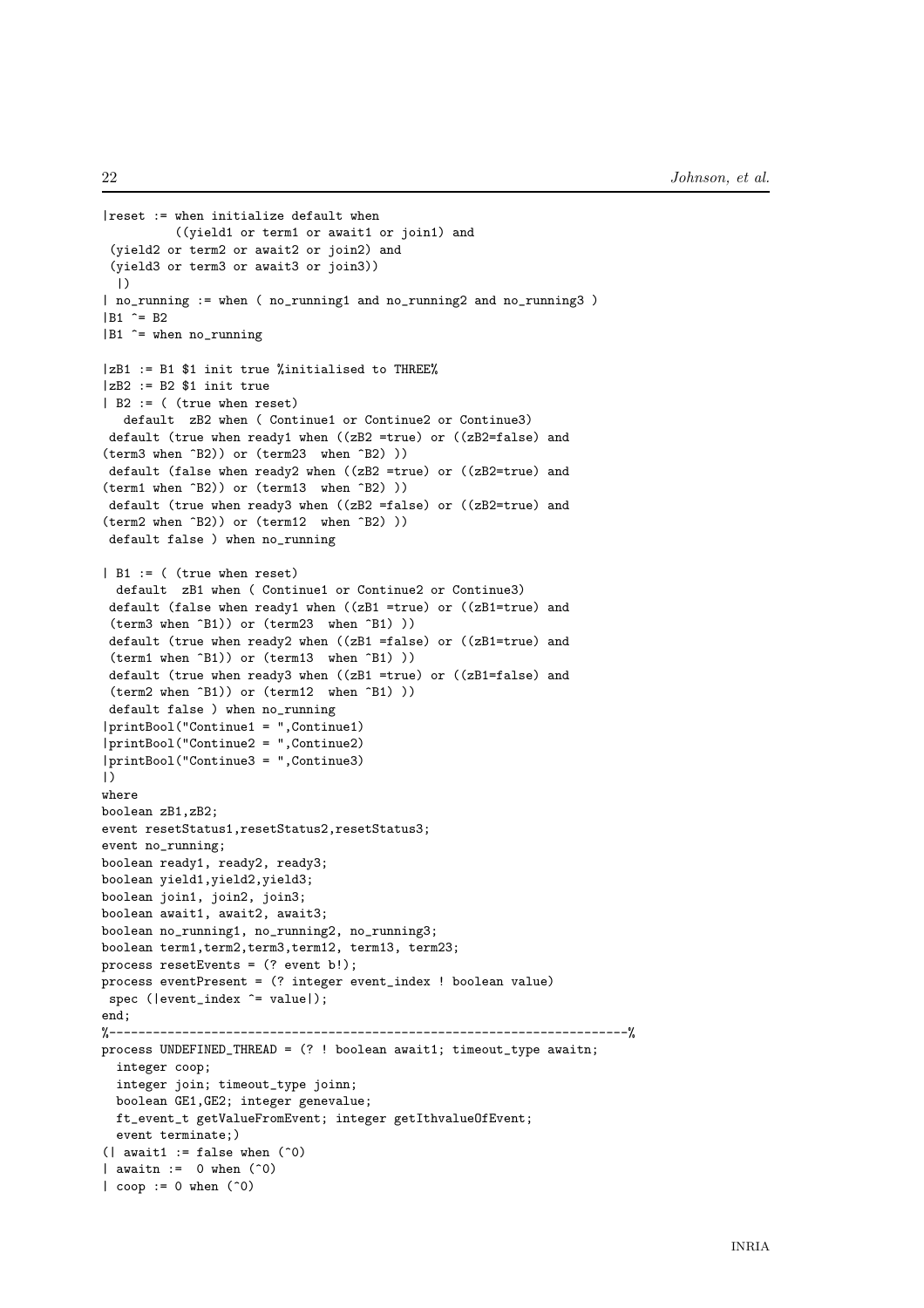```
| join := 0 when (°0)| joinn := 0 when (°0)| GE1 := false when (°0)| GE2 := false when (°0)| genevalue := 0 when (°0)| getValueFromEvent:= 0 when (^0)
| getIthvalueOfEvent:= 0 when (^0)
| terminate := ^{\circ}0|);
%-----------------------------------------------------------------------%
process SCHEDULER_1_EVENT={boolean T1, T2, T3}
% Ti at true when the i-th thread exists %
( ? boolean initialize;boolean await11;integer awaitn1;event coop1;
integer join1,joinn1;
boolean GE11,GE12;integer genevalue1;event terminate1;
boolean await21;integer awaitn2;event coop2;integer join2,joinn2;
boolean GE21,GE22;integer genevalue2;event terminate2;
boolean await31;integer awaitn3;event coop3;integer join3,joinn3;
boolean GE31,GE32;integer genevalue3;event terminate3;
! boolean THREAD1RUNNING, THREAD2RUNNING, THREAD3RUNNING;)
(| (pet,vel) := Qe {false, true, "pel = ", "vel = "}(reset,GE11,GE12,genevalue1,GE21,GE22,genevalue2,GE31,
   GE32,genevalue3)
| initialize ^= pe1 ^= ve1
%=============================== JOIN%
| (|(joinresume1, S1w, jc1) :=
JOIN{2,3}(join1,joinn1,terminate2,terminate3)
|(joinresume2,S2w,jc2) :=
JOIN{1,3}(join2, joinn2, terminate1, terminate3)
|(joinresume3,S3w,jc3) :=
JOIN{1,2}(join3, joinn3, terminate1, terminate2)
|)
%================================ SCHEDULING%
| (| (S11, S12, S13, start1) :=
SET_STATUS{false, T1, false}(initialize,reset,when
(ONE(B1,B2)),await11,awaitn1,coop1,join1,joinn1,
terminate1,joinresume1,awaitresume11,Continue1)
| (S21, S22, S23, start2) := SET_STATUS{false, T2, false}
(initialize,reset,when (TWO(B1,B2)),await21,awaitn2,coop2,
join2,joinn2,terminate2,joinresume2,awaitresume21,Continue2)
| (S31, S32, S33, start3) := SET_STATUS{false, T3, false}
(initialize,reset,when (THREE(B1,B2)),await31,awaitn3,coop3,
join3,joinn3,terminate3,joinresume3,awaitresume31,Continue3)
|)| printStates(S11,S12,S13,S21,S22,S23,S31,S32,S33)
|Continue1 := true when (await11 when pe1) default false
|Continue2 := true when (await21 when pe1) default false
|Continue3 := true when (await31 when pe1) default false
|Continue1 ^=Continue2 ^= Continue3 ^= initialize
|(B1,B2, reset) := ROUNDROBIN(initialize,
S11, S12, S13, S21, S22, S23, S31, S32, S33,
Continue1, Continue2, Continue3)
| THREAD1RUNNING := IN_RUNNING(S11, S12, S13)
| THREAD2RUNNING := IN_RUNNING(S21, S22, S23)
| THREAD3RUNNING := IN_RUNNING(S31, S32, S33)
|exclusiveThreadRun := (THREAD1RUNNING and THREAD2RUNNING) or
(THREAD1RUNNING and THREAD3RUNNING) or
(THREAD2RUNNING and THREAD3RUNNING)
```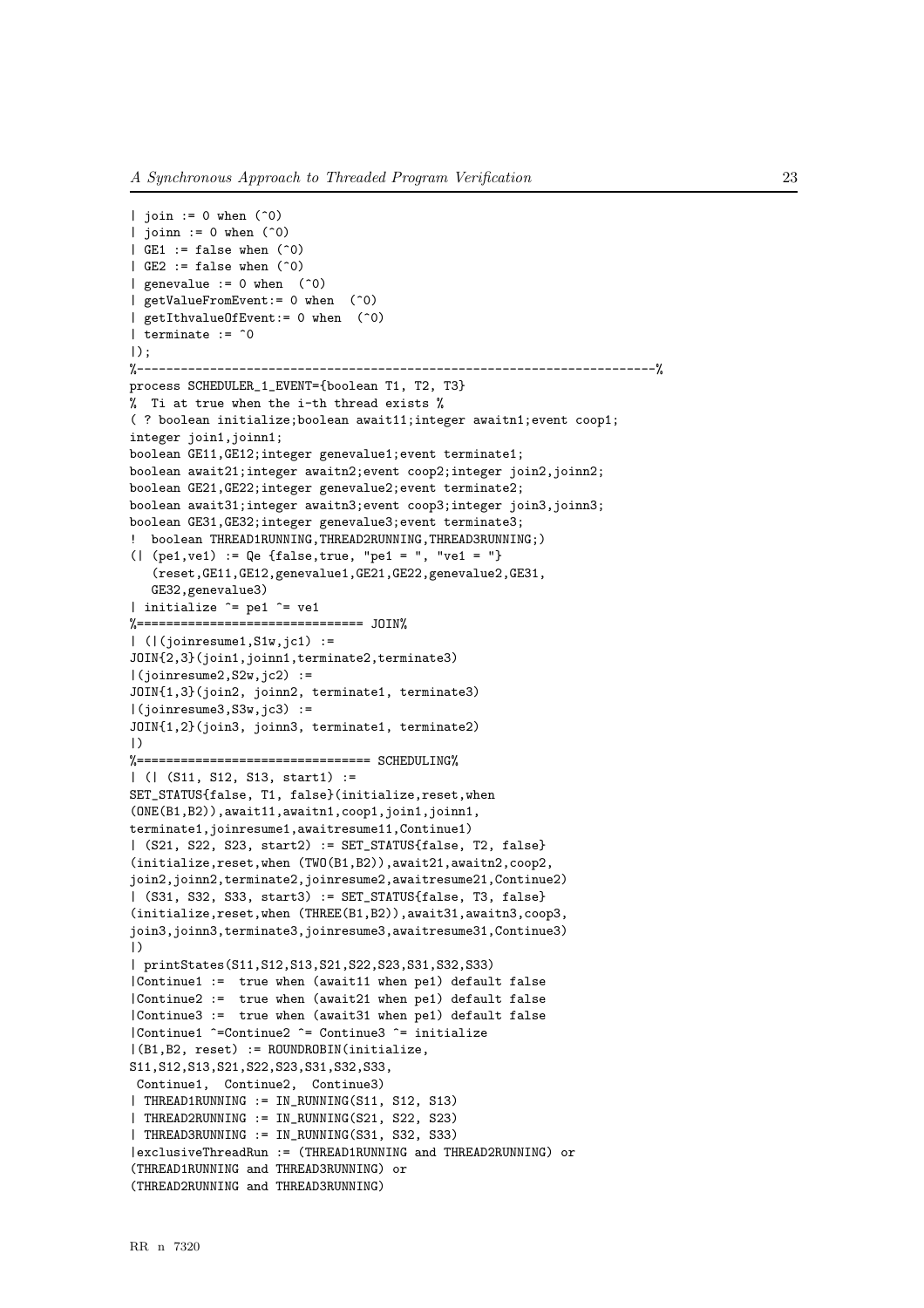```
|Sigali(Never(B_True(exclusiveThreadRun)))
| jc1 ^= jc2 ^= jc3 ^= S1w ^= S2w ^= S3w ^= ^0
| S11a ^= S12a ^= S21a ^= S22a ^= S31a ^= S32a ^= ac1 ^= ac2 ^= ac3
 ^= % jc1 ^= jc2 ^= jc3 ^= S1w ^= S2w ^= S3w ^=%
S11 ^= S12 ^= S13 ^= S21 ^= S22 ^= S23 ^= S31 ^=
S32 \hat{ } = S33 \hat{ } = initialize \hat{ } = pe1 \hat{ } = ve1
| exiting (when IN_TERM(S11, S12, S13) and IN_TERM(S21, S22, S23)
 and IN_TERM(S31, S32, S33))
|printBool ("S11a = ",S11a)
|printBool ("S21a = ",S21a)
|awaitresume11 := when (S11a) and pe1
|awaitresume21 := when (S21a) and pe1
|awaitresume31 := when (S31a) and pe1
|S11a := NEXT_S11a $ 1 init false
|NEXT_S11a := await11 default false when awaitresume11 default S11a
|S21a := NEXT_S21a $ 1 init false
|NEXT_S21a := await21 default false when awaitresume21 default S21a
|S31a := NEXT_S31a $ 1 init false
|NEXT_S31a := await31 default false when awaitresume31 default S31a
|obj1 := ((S11a or S21a or S31a) and pe1) default obj1$1 init false
|obj1 ^= initialize
|Sigali(Never(B_True(obj1)))
|) where
boolean NEXT_S11a,NEXT_S12a,NEXT_S21a,NEXT_S22a,NEXT_S31a,NEXT_S32a;
boolean Continue1,Continue2,Continue3;
use SIGALI;
boolean exclusiveThreadRun,obj1 ;
event reset;
event awaitresume11,awaitresume21, awaitresume31;
event start1, start2,start3;
event joinresume1,joinresume2,joinresume3;
boolean S11, S12, S13, S21, S22, S23, S31, S32, S33;
boolean S11a,S12a,S21a,S22a,S31a,S32a; % which event are we waiting for%
 integer ac1,ac2,ac3; % countdown values for the awaitn command%
 integer S1w,S2w,S3w; %thread we waiting for to terminate?%
 integer jc1,jc2,jc3; %countdown values for the joinn command%
 boolean pe1; %true if event1 present%
 integer ve1; %value of event 1%
boolean B1,B2;
end;
%-----------------------------------------------------------------------%
process FT_SCHEDULER_2TASKS_1_EVENT =(? boolean initialize;
boolean await11; timeout_type awaitn1; integer coop1;
integer join1; timeout_type joinn1;
boolean GE11,GE12; integer genevalue1; ft_event_t getValueFromEvent1;
integer getIthvalueOfEvent1;event terminate1;
boolean await21; timeout_type awaitn2; integer coop2;
integer join2; timeout_type joinn2;
boolean GE21,GE22; integer genevalue2; ft_event_t getValueFromEvent2;
integer getIthvalueOfEvent2;event terminate2;
! boolean THREAD1RUNNING,THREAD2RUNNING;)
(| (THREAD1RUNNING,THREAD2RUNNING,THREAD3RUNNING) :=
SCHEDULER_1_EVENT {true, true, false} (initialize,
 await11,awaitn1, ^coop1,join1,joinn1,GE11,GE12,genevalue1,terminate1,
 await21,awaitn2, ^coop2,join2,joinn2,GE21,GE22,genevalue2,terminate2,
 await31,awaitn3, ^coop3,join3,joinn3,GE31,GE32,genevalue3,terminate3)
```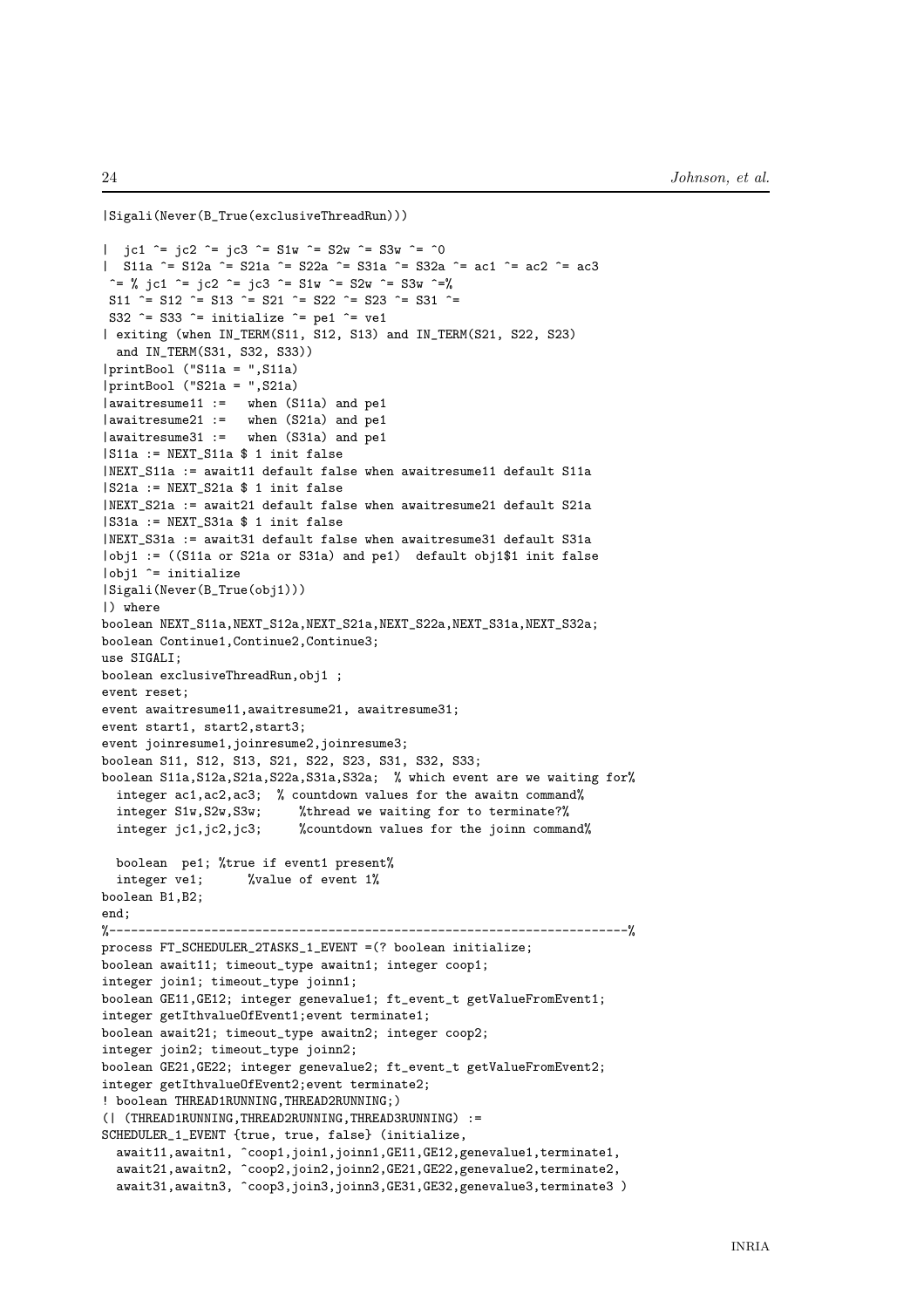```
| (await31,awaitn3,coop3,join3,joinn3,GE31,GE32,genevalue3,
getValueFromEvent3,getIthvalueOfEvent3, terminate3) := UNDEFINED_THREAD()
|) where
boolean THREAD3RUNNING;
boolean await31;
timeout_type awaitn3;
integer coop3;
integer join3;
timeout_type joinn3;
boolean GE31,GE32;
integer genevalue3;
ft_event_t getValueFromEvent3;
integer getIthvalueOfEvent3;
event terminate3;
end;
%-----------------------------------------------------------------------%
process INITIALIZING=
 (? ! boolean initialize;)
 (| initialize := (not ^initialize) $1 init true
  |):
%-----------------------------------------------------------------------%
process APPLICATION =( ? boolean initialize;! integer TASKID;)
(|(await11,awaitn1,coop1,join1,joinn1,GE11,GE12,genevalue1,
getValueFromEvent1, getIthvalueOfEvent1, endProcessing1) :=
EXAMPLE2_thread1(when THREAD1RUNNING)
|(await21,awaitn2,coop2,join2,joinn2,GE21,GE22,genevalue2,
getValueFromEvent2, getIthvalueOfEvent2, endProcessing2) :=
  EXAMPLE2_thread2(when THREAD2RUNNING)
| (THREAD1RUNNING,THREAD2RUNNING) := FT_SCHEDULER_2TASKS_1_EVENT{}
  (initialize,await11,awaitn1,coop1,join1,joinn1,GE11,GE12,genevalue1,
  getValueFromEvent1,getIthvalueOfEvent1, endProcessing1,
await21,awaitn2,coop2,join2,joinn2,GE21,GE22,genevalue2,
getValueFromEvent2,getIthvalueOfEvent2, endProcessing2)
| TASKID := 1 when THREAD1RUNNING default 2 when THREAD2RUNNING
|)
where
boolean THREAD1RUNNING,THREAD2RUNNING;
boolean await11,await21,await31;
integer awaitn1,awaitn2,awaitn3;
integer getValueFromEvent1, getIthvalueOfEvent1, getValueFromEvent2,
   getIthvalueOfEvent2, getValueFromEvent3, getIthvalueOfEvent3;
integer coop1,coop2,coop3;
integer join1,join2,join3;
integer joinn1,joinn2,joinn3;
boolean GE11,GE12,GE21,GE22,GE31,GE32;
integer genevalue1,genevalue2,genevalue3;
event endProcessing1, endProcessing2, endProcessing3;
%-----------------------------------------------------------------------%
process EXAMPLE1 thread2 % D% =
( ? event running;
  ! boolean _await1;
integer _await_timeout;
integer _cooperate;
integer _join_thread;
integer _join_timeout;
boolean GE1,GE2;
integer _gen_event_value;
ft_event_t _get_value_fromevent;
```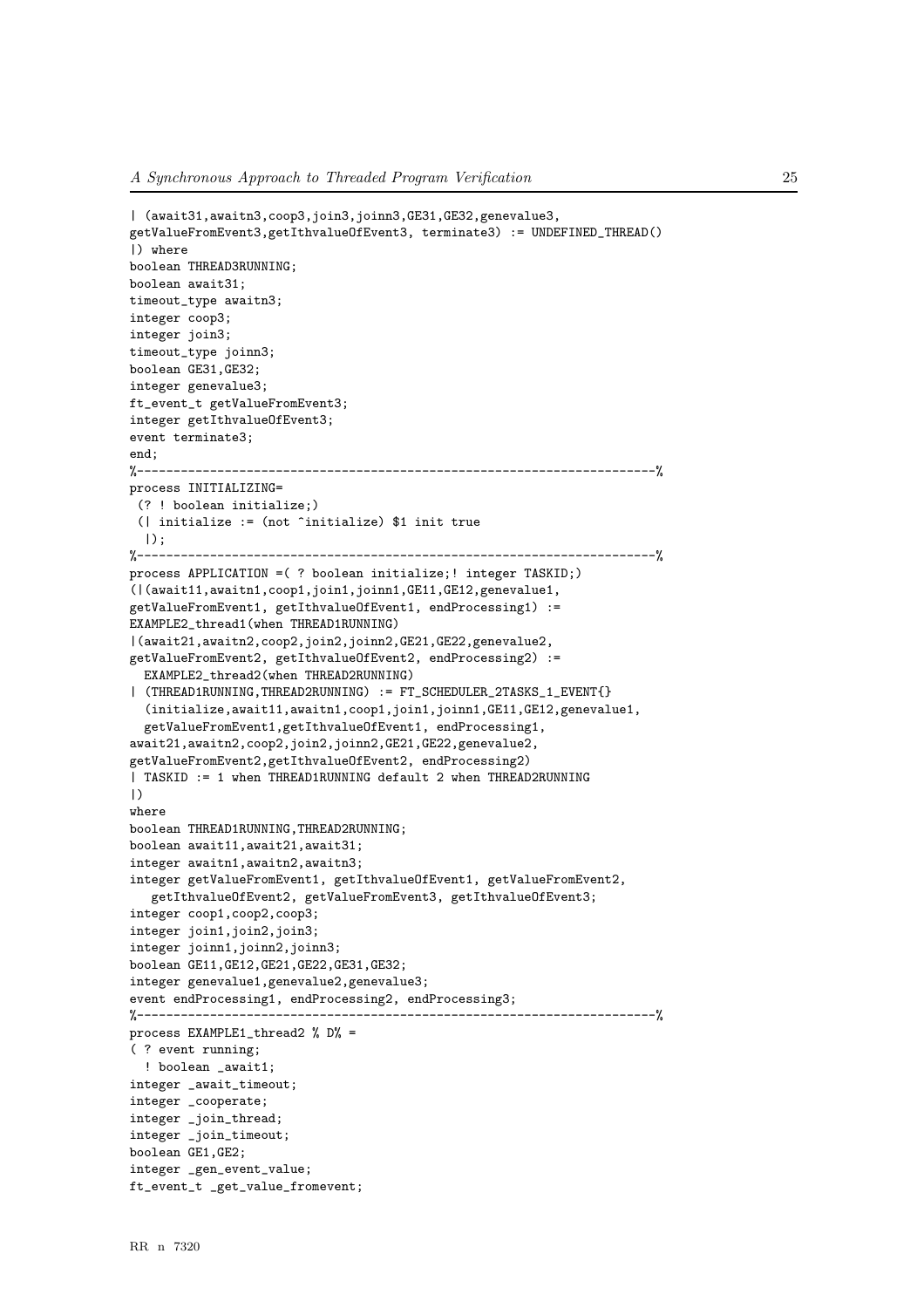```
integer _get_ithvalue_ofevent;
event endProcessing;
)
  (| pK_{-2}^2 \rangle = pK_{-1}^2 \rangle = b b_0| ( | 0 K_4 + 4 : : 1 + 1)| pK_4 \rangle = when bb_0
 |)
  | D_3218_1 := getValue() % when bb_0 ----% | D_3218_1 = when bb_0
  | num_2 := D_3218_1 when bb_0
  |)| ft_thread_generate_value(1 when pK__3,num_2 when pK__3)
   | ft_thread_cooperate_n(1 when pK__2)
  | (| pK__5 :: finalizethread2()
  | pK_{-}5 ^= when pK_{-}1|)
  | (| bb_0 := ((not (\hat{b}bb_0))$1 init true) when running
  | pK_3| := true when bb 0 when running
  | next_pK_2 := ((true when pK_3) default false) when running| pK_2| := (next_pK_244 \text{ init false}) when running
  | next_pK__1 := ((true when pK__2) default false) when running
  | pK__1 := (next_pK__1$1 init false) when running
  |)
  | (| _await1 := ^{\circ}0)
  | _await_timeout := ^0
  | _cooperate := 1 when pK_{-2}\vert _join_thread := \hat{0}| _join_timeout := ^0
% | _gen_event := 1 when pK_23%
| GE1 := false when pK__3
| GE2 := true when pK_{-}3| _gen_event_value := num_2 when pK__3
  | _get_value_fromevent := ^0
  | _get_ithvalue_ofevent := ^0
  | endProcessing := when pK__1
  |)
  |)
  where
  label pK__4,pK__5;
  boolean bb_0,pK_3,next\_pK_2,pK_2,pK_2,next\_pK_1,pK_1,pK_1;integer D_3218_1;
  integer num_2;
  end
%ThreadD%;
%-----------------------------------------------------------------------%
process EXAMPLE1_thread1 % C% =
( ? event running;
  ! boolean await1:
integer _await_timeout;
integer _cooperate;
integer _join_thread;
integer _join_timeout;
boolean GE1,GE2;
integer _gen_event_value;
ft_event_t _get_value_fromevent;
integer _get_ithvalue_ofevent;
event endProcessing;
)
 pragmas
```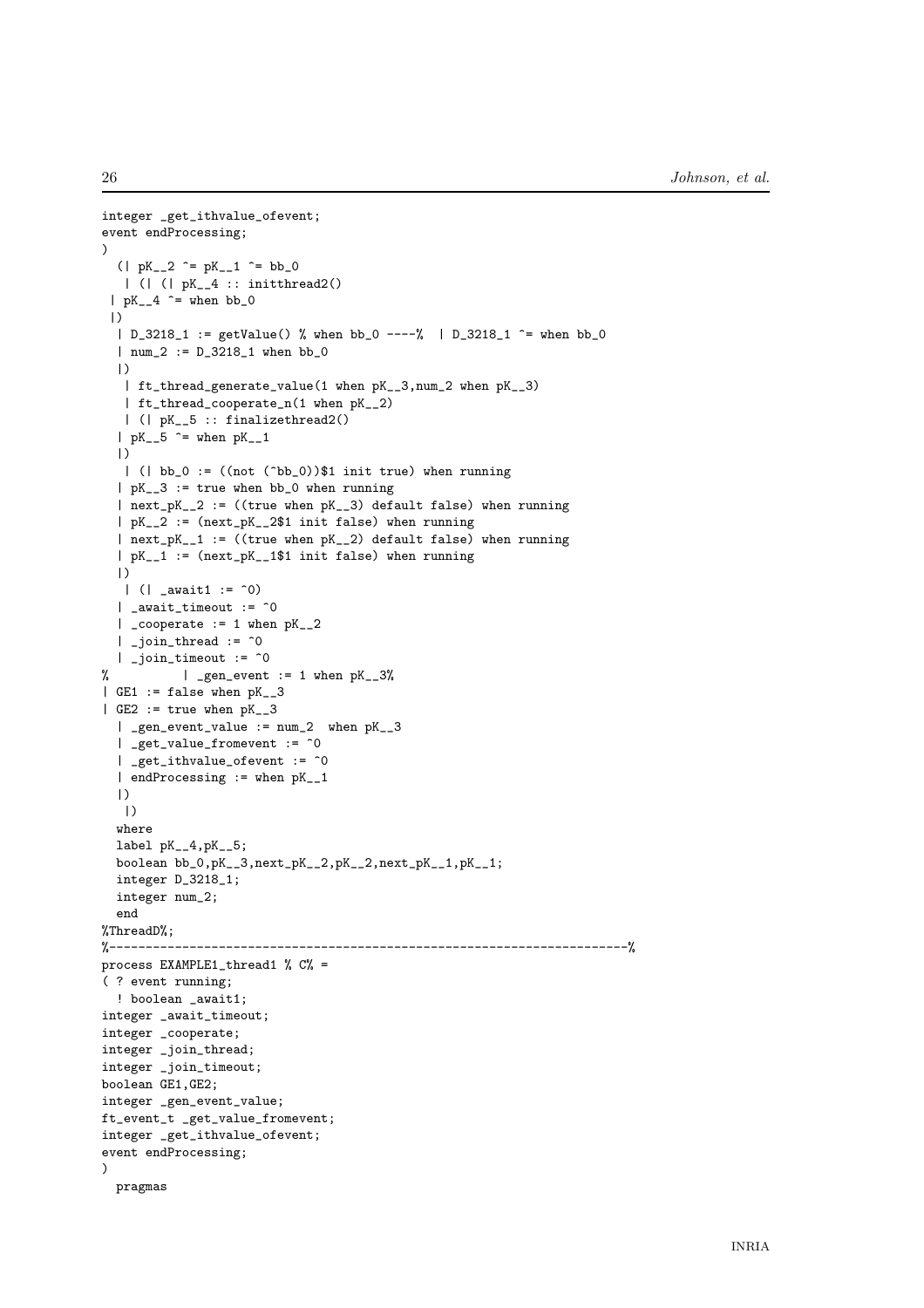```
Local_Virtual_SSA_Code {value}
  end pragmas
  (| ( | pK_2 9 := pK_6 - 6 ) + Z_0 value |)
   | (| Z_value := value$1 | value ::= defaultvalue Z_value|)
   | pK 7 \hat{ } = pK 6 \hat{ } = value \hat{ } = bb 0
   | ft_thread_await(1 when bb_0)
   | value ::= ft_thread_get_value(1 when pK__7, 1)
| (| value_0_2 := (Z_value cell pK__9) when (pK_{-6} cell pK__9) when pK_{-6}| D_3214_3 := compute_factorial(value_0_2 when pK__6)
  |printInteger("Value of Factorial is: ",D_3214_3)
  | f_4 := D_3214_3 when pK__6
  |)
  | (| bb_0 := ((not (\hat{b}bb_0))$1 init true) when running
  | next_pK__7 := ((true when bb_0) default false) when running
  | pK__7 := (next_pK__7$1 init false) when running
  | next_pK__6 := ((true when pK__7) default false) when running
  | pK__6 := (next_pK__6$1 init false) when running
  |)
   | (| _await1 := true when bb_0\vert _await_timeout := -1 when bb_0
  | _cooperate := \hat{0}| _join_thread := \hat{0}| _join_timeout := ^0
  | GE1 := false when (°0) | GE2 := false when (°0)\int gen_event_value := \hat{0}| _get_value_fromevent := 1 when pK__7
  | _get_ithvalue_ofevent := 0 when pK__7
  | endProcessing := when pK__6
  |)
  |)where
  event pK__9;
  boolean bb_0,next_pK__7,pK__7,next_pK__6,pK__6;
  Z_value;
  integer value_0_2;
  integer D_3214_3;
  integer f_4;
  shared integer value;
 process compute_factorial =
  ( ? integer inData;
! integer outData;)
  spec (| inData ^= outData |) external;
  end
%ThreadC%;
%-----------------------------------------------------------------------%
process EXAMPLE2_thread2 =
( ? event running;
  ! boolean _await1;
integer _await_timeout;
integer _cooperate;
integer _join_thread;
integer _join_timeout;
boolean GE1,GE2;
integer _gen_event_value;
ft_event_t _get_value_fromevent;
```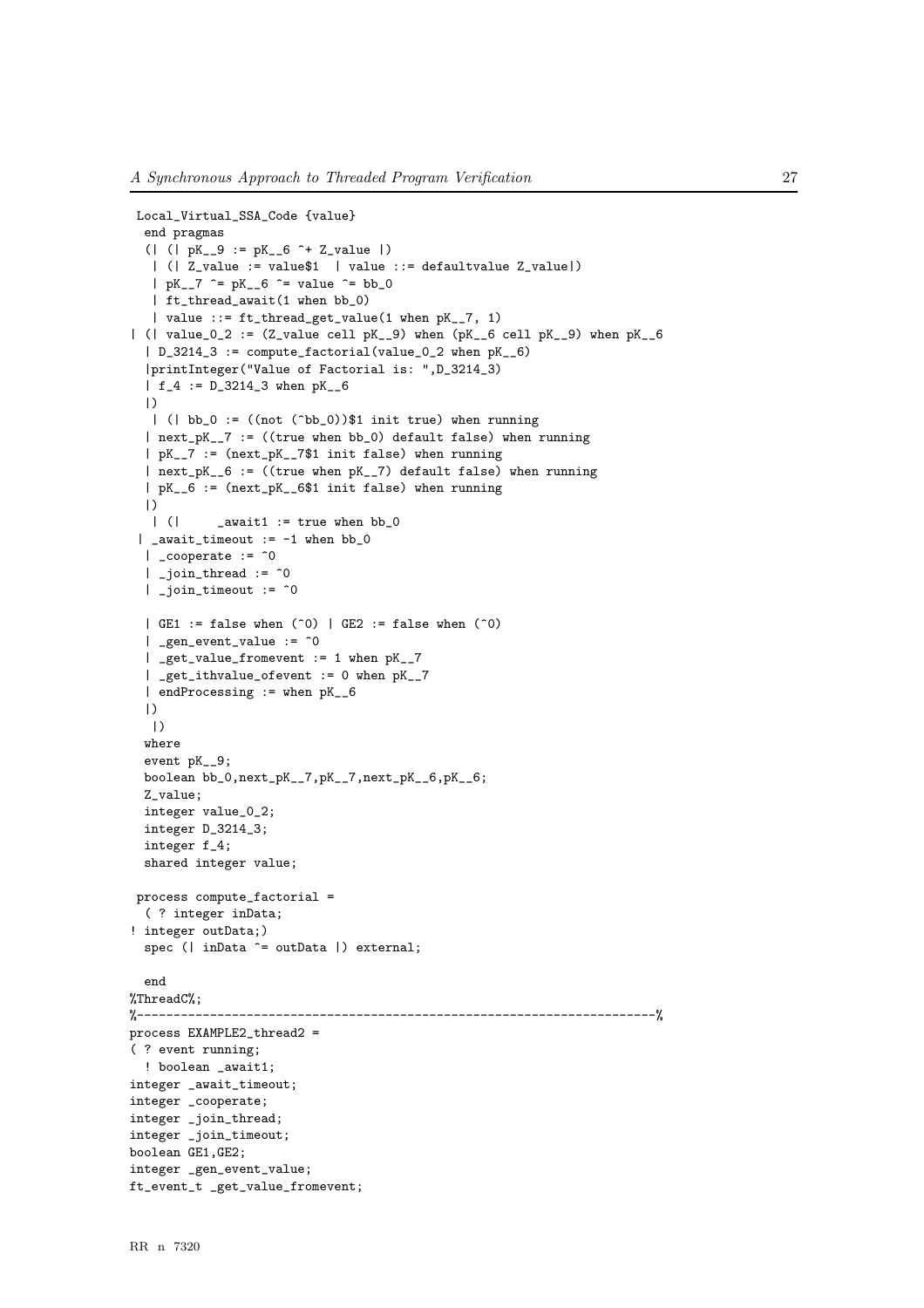```
integer _get_ithvalue_ofevent;
event endProcessing;
)
  (| pK_{-2}^2 \rangle = pK_{-1}^2 \rangle = b b_0| ( | 0 K_4 + 4 : : 1 + 1)| pK_4 \rangle = when bb_0
 |)
  | D_3218_1 := getValue() % --when bb_0 % | D_3218_1 ^= when bb_0
  | num_2 := D_3218_1 when bb_0
  |)
  | ft_thread_generate_value(1 when pK__3,num_2 when pK__3)
   | ft_thread_cooperate_n(1 when pK__2)
  | (| pK__5 :: finalizethread2()
  | pK_{-}5 ^= when pK_{-}1|)
   | (| bb_0 := ((not (\hat{b}bb_0))$1 init true) when running
  | pK_3| := true when bb 0 when running
  | next_pK_2 := ((true when pK_3) default false) when running| pK_2| := (next_pK_244 \text{ init false}) when running
  | next_pK__1 := ((true when pK__2) default false) when running
  | pK__1 := (next_pK__1$1 init false) when running
  |)
  | (| _await1 := false when (°0)| _await_timeout := ^0
  | _cooperate := 1 when pK_{-2}| _join_thread := \hat{0}| _join_timeout := ^0
% | _gen_event := 1 when pK_{-}3%|GE1| := false when pK_2 3
|GE2| := true when pK_3| _gen_event_value := num_2 when pK__3
  | _get_value_fromevent := ^0
  | _get_ithvalue_ofevent := ^0
  | endProcessing := when pK__1
  |)
  |)
  where
  label pK__4,pK__5;
  boolean bb_0,pK_3,next\_pK_2,pK_2,pK_2,next\_pK_1,pK_1,pK_1;integer D_3218_1;
  integer num_2;
  end
%ThreadD%;
%-----------------------------------------------------------------------%
process EXAMPLE2_thread1 =
( ? event running;
  ! boolean await1:
integer _await_timeout;
integer _cooperate;
integer _join_thread;
integer _join_timeout;
boolean GE1,GE2;
integer _gen_event_value;
ft_event_t _get_value_fromevent;
integer _get_ithvalue_ofevent;
event endProcessing;
)
pragmas
```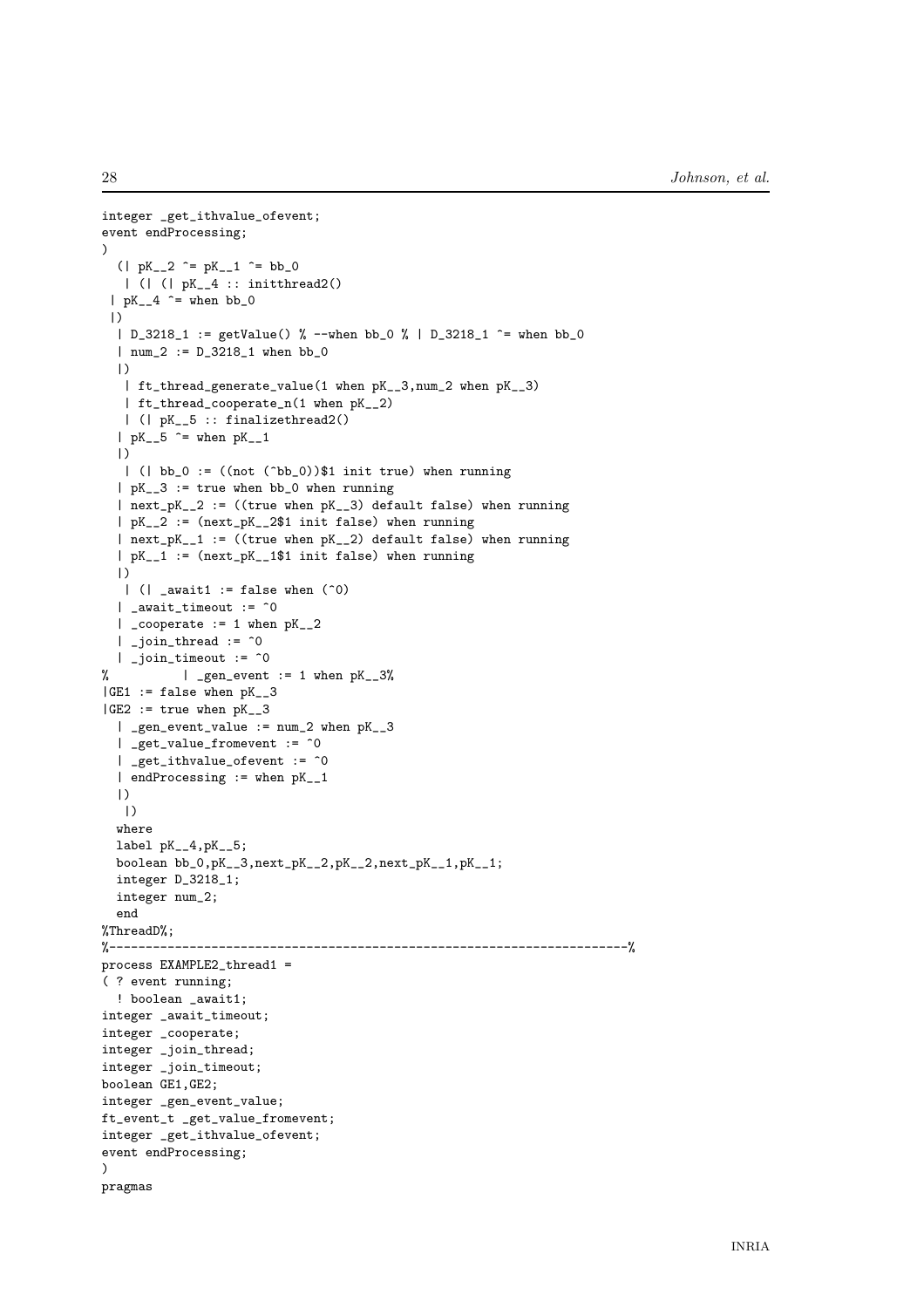```
Local_Virtual_SSA_Code {value}
end pragmas
(| (| pK__11 := pK__6 ^+ Z_value |)
| (| Z_value := value$1 | value ::= defaultvalue Z_value |)
| pK_{-8} ^= pK_{-7} ^= pK_{-6} ^= value ^= bb_{0}| (| pK__9 :: ft_thread_cooperate()
  | pK_{-}9 \approx when bb_0
  |)
| ft_thread_await(1 when pK__8)
| value ::= ft_thread_get_value(1 when pK__7, 1)
| (| value_0_2 := (Z_value cell pK_11) when
  (pK__6 cell pK__11) when pK__6
  | D_3214_3 := compute_factorial(value_0_2) when pK__6
  | f_4 := D_3214_3 when pK__6
  |)
   | ( | bb_0 := ((not (^bbb_0))\$1 init true) when running
  | next_pK_8 := ((true when bb_0) default false) when running| pK__8 := (next_pK__8$1 init false) when running
  | next_pK__7 := ((true when pK__8) default false) when running
  | pK__7 := (next_pK__7$1 init false) when running
  | next_pK__6 := ((true when pK__7) default false) when running
  | pK__6 := (next_pK__6$1 init false) when running
  |)
  | ( \frac{6}{2} await := 1 when pK_{-8}%)
  | _await1 := true when pK_{-8}| _await_timeout := -1 when pK_8| _cooperate := 1 when bb_0
  | _join_thread := \hat{0}| _join_timeout := ^0
% | _gen_event := ^{\circ}0%
   | GE1 := false when (°0) | GE2 := false when (°0)\int gen_event_value := \hat{0}| _get_value_fromevent := 1 when pK__7
  | _get_ithvalue_ofevent := 0 when pK__7
  | endProcessing := when pK__6
  |)
   |)
  where
  event pK__11;
  label pK__9;
  boolean bb_0,next_pK__8,pK__8,next_pK__7,pK__7,next_pK__6,pK__6;
  Z_value;
  integer value_0_2;
  integer D_3214_3;
  integer f_4;
  shared integer value; % -- %
  process compute factorial =( ? integer inData;
! integer outData;)
  spec (| inData ^= outData |) external;
  end
%ThreadC%;
end %RapportExample2%;
%-----------------------------------------------------------------------%
action initthread2
\text{action finalizethread2} = (?!);
process getValue = (?!integer value);
```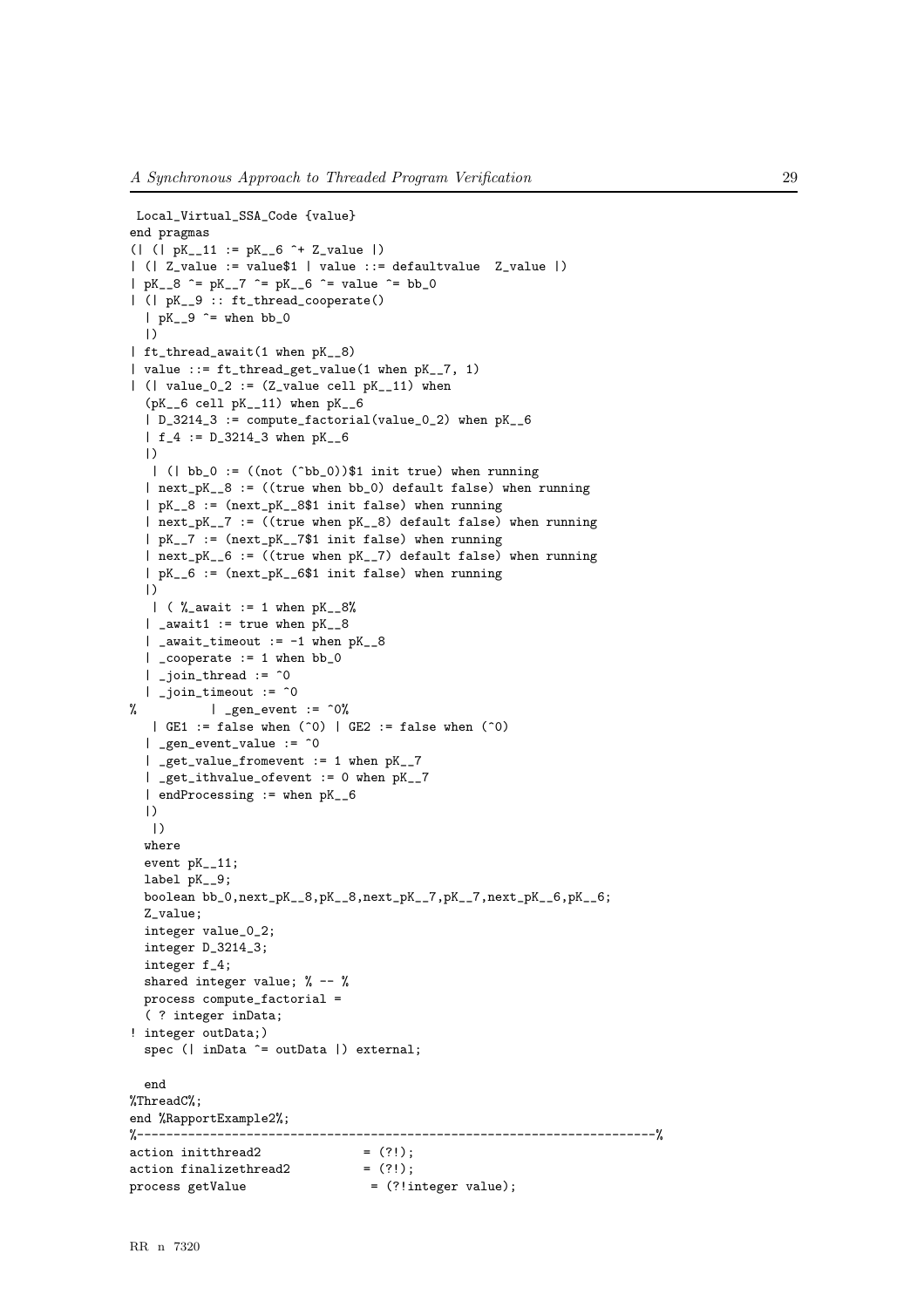```
process nextValueExist = (?!integer value);
process extern_compute =
 (? integer inData; !integer outData;)
spec (\in Data ^= outDatal):
process getEOI = (?!integer value);
process yield = (? integer numTask, val;)
spec (| numTask \hat{=} val |);
process join = (? integer numTask, val;)
spec (| numTask ^= val |);
process SendEndprocessing = (?integer x;);
end;
```
## <span id="page-32-0"></span>References

- [1] A. Benveniste and G. Berry. The synchronous approach to reactive and real-time systems. Proceedings of the IEEE, 79(9):1270–1282, Sep. 1991.
- <span id="page-32-7"></span>[2] L. Besnard, T. Gautier, M. Moy, J.P. Talpin, K. Johnson, and F. Maraninchi. Automatic translation of C/C++ parallel code into synchronous formalism using an SSA intermediate form. In Ninth International Workshop on Automated Verification of Critical Systems (AVOCS'09), Electronic Communications of the EASST, September 2009.
- <span id="page-32-5"></span><span id="page-32-3"></span>[3] F. Boussinot. FairThreads in C. <www-sop.inria.fr/mimosa/rp/FairThreads/FTC/index.html>.
- [4] F. Boussinot. Operational semantics of cooperative fair threads. <www-sop.inria.fr/meije/rp/FairThreads/FTC/documentation/semantics.pdf>.
- <span id="page-32-4"></span>[5] F. Boussinot. FairThreads: mixing cooperative and preemptive threads in C: Research articles. Concurr. Comput. : Pract. Exper., 18(5):445–469, 2006.
- <span id="page-32-2"></span>[6] D. R. Butenhof. Programming with POSIX Threads. Addison-Wesley, 1997.
- [7] R. Cytron, J. Ferrante, B.K. Rosen, M.N. Wegman, and F.K. Zadeck. Efficiently computing static single assignment form and the control dependence graph. ACM Transactions on Programming Languages and Systems (TOPLAS), 13(4):451–490, 1991.
- <span id="page-32-8"></span>[8] S.A. Edwards and O. Tardieu. SHIM: a deterministic model for heterogeneous embedded systems. Very Large Scale Integration (VLSI) Systems, IEEE Transactions on, 14(8):854 –867, aug. 2006.
- [9] INRIA Espresso Group. Polychrony/SME Public Web Site. http://www.irisa.fr/espresso/Polychrony.
- <span id="page-32-1"></span>[10] K. Havelund and T. Pressburger. Model checking java programs using JAVA pathfinder. International Journal on Software Tools for Technology Transfer, 2(4):366–381, 2000.
- <span id="page-32-6"></span>[11] H. Kalla, J.-P. Talpin, D. Berner, and L. Besnard. Automated translation of  $C/C++$  models into a synchronous formalism. In Engineering of Computer Based Systems, 2006. ECBS 2006. 13th Annual IEEE International Symposium and Workshop on, pages 426–436, March 2006.
- $[12]$  M. Le Borgne, H. Marchand, É. Rutten, and M. Samaan. Formal verification of signal programs: Application to a power transformer station controller. Algebraic Methodology and Software Technology, pages 271 – 285, 1996.
- [13] P. Le Guernic, T. Gautier, M. Le Borgne, and C. Le Maire. Programming real-time applications with SIGNAL. Proceedings of the IEEE,  $79(9)$ :1321–1336, Sep. 1991.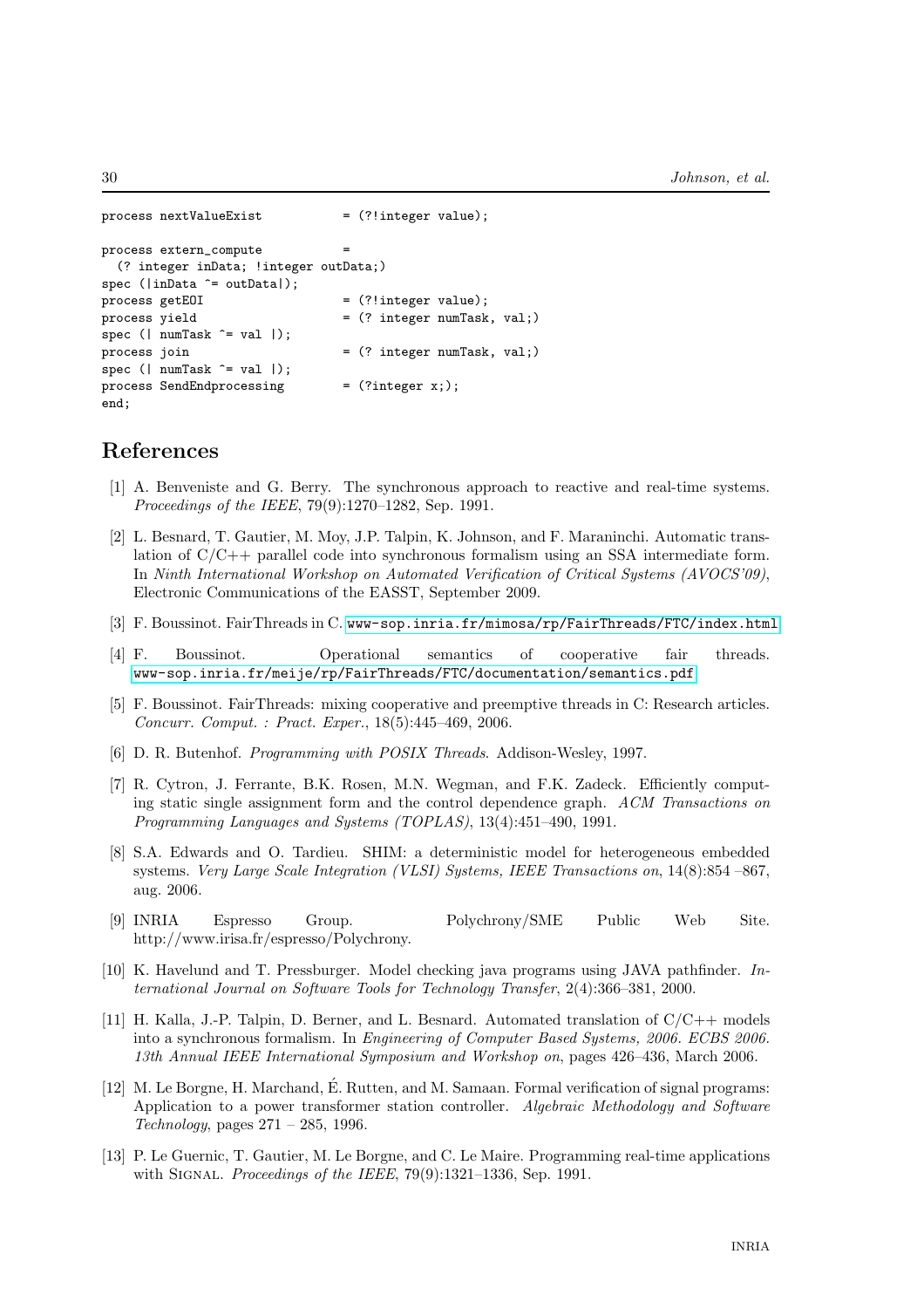- <span id="page-33-1"></span>[14] P. Le Guernic, J.-P. Talpin, and J.-C. Le Lann. Polychrony for system design. *Journal for* Circuits, Systems and Computers, 12(3):261–304, April 2003.
- [15] H. Marchand, P. Bournai, M. Le Borgne, and P. Le Guernic. Synthesis of discrete-event controllers based on the signal environment. Discrete Event Dynamic Systems,  $10:325 - 346$ , 2000.
- [16] H. Marchand and M. Le Borgne. The supervisory control problem of discrete event systems using polynomial methods. Technical Report 1271, INRIA, 1999. http://hal.inria.fr/inria-00072869/en/.
- <span id="page-33-2"></span>[17] H. Marchand and E. Rutten. Signal and Sigali user's manual. http://www.irisa.fr/espresso/Polychrony, 2002.
- <span id="page-33-0"></span>[18] N. Walkinshaw, K. Bogdanov, M. Holcombe, and S. Salahuddin. Improving dynamic software analysis by applying grammar inference principles. Journal of Software Maintenance and Evolution: Research and Practice, 20(4):269–290, 2008.